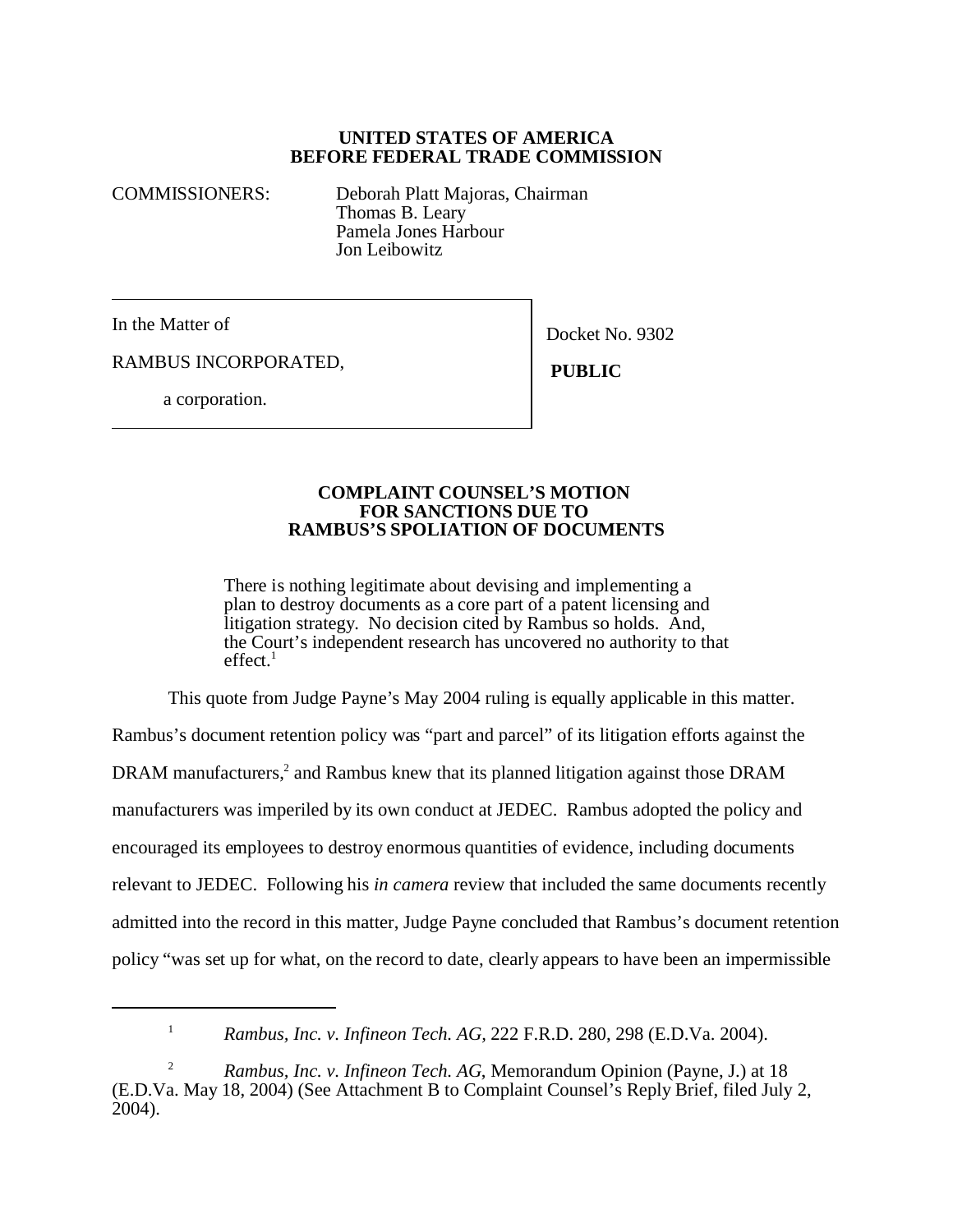purpose – the destruction of relevant, discoverable documents at a time when Rambus anticipated initiation of litigation to enforce its patent rights against already identified adversaries." *Rambus Inc. v. Infineon Technologies AG,* 222 F.R.D. at 298. He continued: "The record shows that the document destruction was on an enormous scale reaching all kinds of documents with potential relevance to this case and that it was voluminous, sweeping up and purging millions of documents under the control of Rambus, both in its own facilities and in the offices of its retained outside patent counsel." *Id*. at 296. He noted, "[t]he policy underlying [the spoliation doctrine] is the need to preserve the integrity of the judicial process in order to retain [society's] confidence that the process works to uncover the truth." *Id*. at 288 (citing *Silvestri v. General Motors Corp.*, 271 F.3d 583, 590 (4<sup>th</sup> Cir. 2001)). In March 1, 2005, following a five-day evidentiary hearing, Judge Payne dismissed Rambus's patent infringement claims against Infineon on grounds of Rambus's spoliation of evidence and unclean hands.

The Commission has an identical interest in protecting the integrity of its administrative litigation process. In this case, there is more than ample evidence that escaped the Rambus's destruction efforts to justify judgement against Rambus on the merits of the case. Nonetheless, the Rambus conduct is sufficiently serious to warrant action by the Commission to enter a default judgment against Rambus, as did Judge Payne, as the appropriate sanction for its spoliation of evidence and related litigation misconduct. Such an action by the Commission would help ensure that future FTC litigants do not think that they, too, can benefit from such tactics.

#### **I. Background**

#### **A. Equitable Estoppel and** *Dell* **Concerns Caused Rambus to Leave JEDEC**.

Equitable estoppel was a risk for Rambus almost from the beginning of its participation in JEDEC. Shortly after Rambus joined JEDEC, Richard Crisp, who was to become Rambus's official JEDEC representative, and his boss Allen Roberts, discussed with Rambus's outside counsel Lester Vincent "[a]dvising JEDEC of patent applications." CCFF 887-888. Mr. Vincent

-2-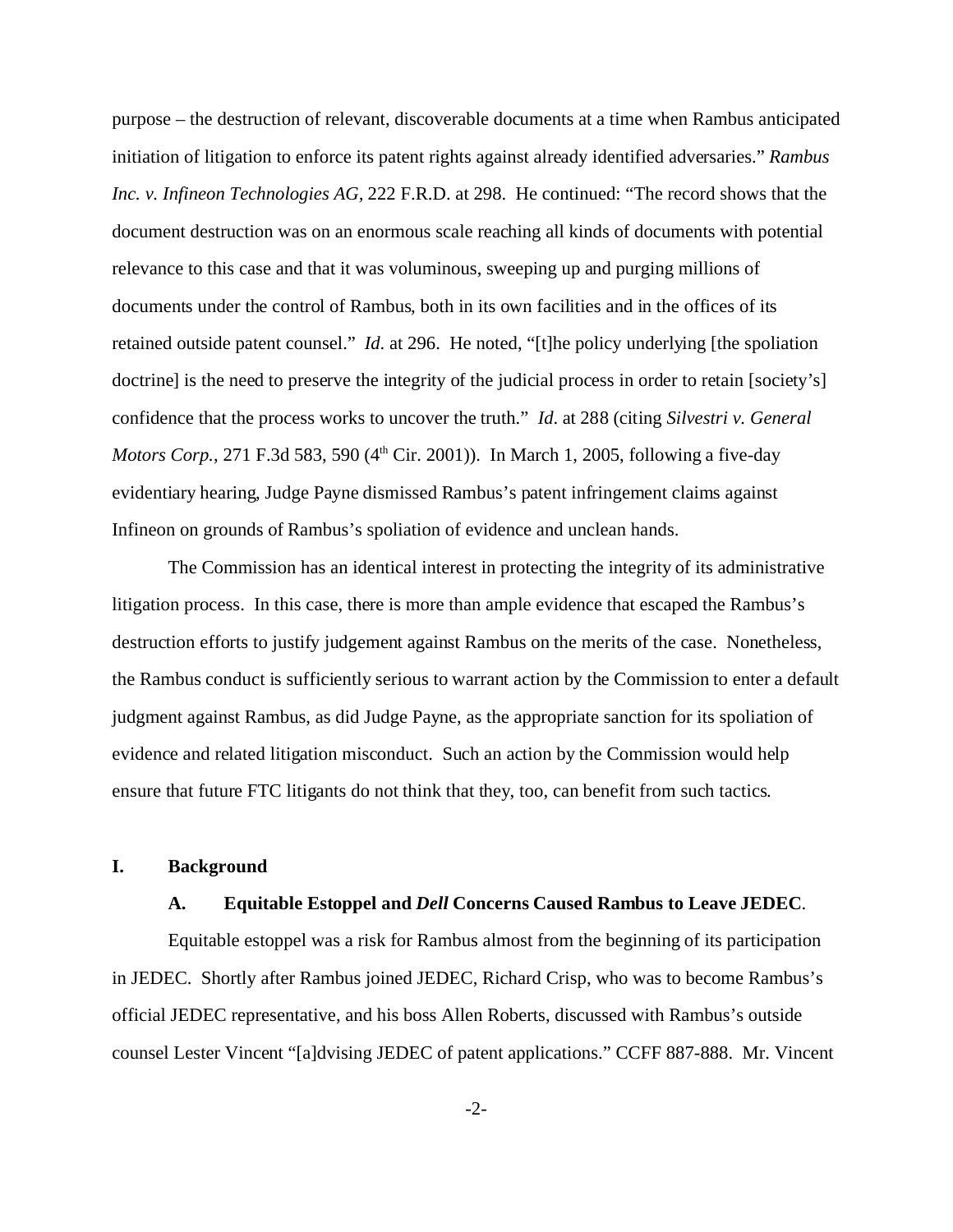warned Rambus that equitable estoppel could be a problem if Rambus continued to participate in JEDEC. *Id.* In particular, he advised that Rambus should not "mislead JEDEC into thinking that Rambus will not enforce its patent." CCFF 889.<sup>3</sup>

Over the course of the next three-and-a-half years, Mr. Vincent continued to explain to Rambus the danger that equitable estoppel could pose for the future enforcement of Rambus's patents against JEDEC-compliant products. *See* CCFF 956-957; *see also* CX1958 ("Plaintiff could not remain silent while an entire industry implemented the proposed standard and then when the standards were adopted assert that his patents covered what manufacturers believed to be an open and available standard."). Beginning in the fall of 1995, a new in-house counsel, Anthony Diepenbrock, also voiced his misgivings about the potential for Rambus's conduct at JEDEC to create equitable estoppel problems. CCFF 1059-61.

The crucial importance of equitable estoppel was driven home in December 1995, when Mr. Vincent forwarded the Commission's proposed *Dell* consent order to Rambus. CCFF 1083.<sup>4</sup> Mr. Vincent and his partner Maria Sobrino explained to Rambus CEO Geoff Tate the downside risks for Rambus raised by the *Dell* decision and equitable estoppel. CCFF 1084. In January 1996, outside counsel Lester Vincent met with CEO Geoff Tate, Vice President David Mooring, Richard Crisp and in-house counsel Anthony Diepenbrock. CCFF 1085-87. Again at that meeting, the attorneys stressed to Rambus management the downside risk caused by *Dell* to Rambus's patent enforcement strategy*. Id.* 

At this point, Rambus management finally accepted the seriousness of the equitable

<sup>3</sup> At this point Rambus did not have any patents, but did have patent applications.

<sup>&</sup>lt;sup>4</sup> Around the same time, Dave Mooring, Tony Diepenbrock and Richard Crisp apparently received a newsletter written by Wilson Sonsini lawyer James Otteson titled "Patent Rights and Industry Standards Associations." *See* CX5058. That newsletter described equitable estoppel and the *Dell* decision. *Id.* at 2 ("Although the Dell-FTC settlement is not yet final, its significance for technology companies is clear: failure to disclose proprietary intellectual property rights during standard-setting activities could lead to a loss of those rights through the FTC's enforcement of Section 5 of the Federal Trade Commission Act. But even when the FTC chooses not to enforce Section 5, technology companies should be aware they can also lose patent rights through the doctrine of equitable estoppel.").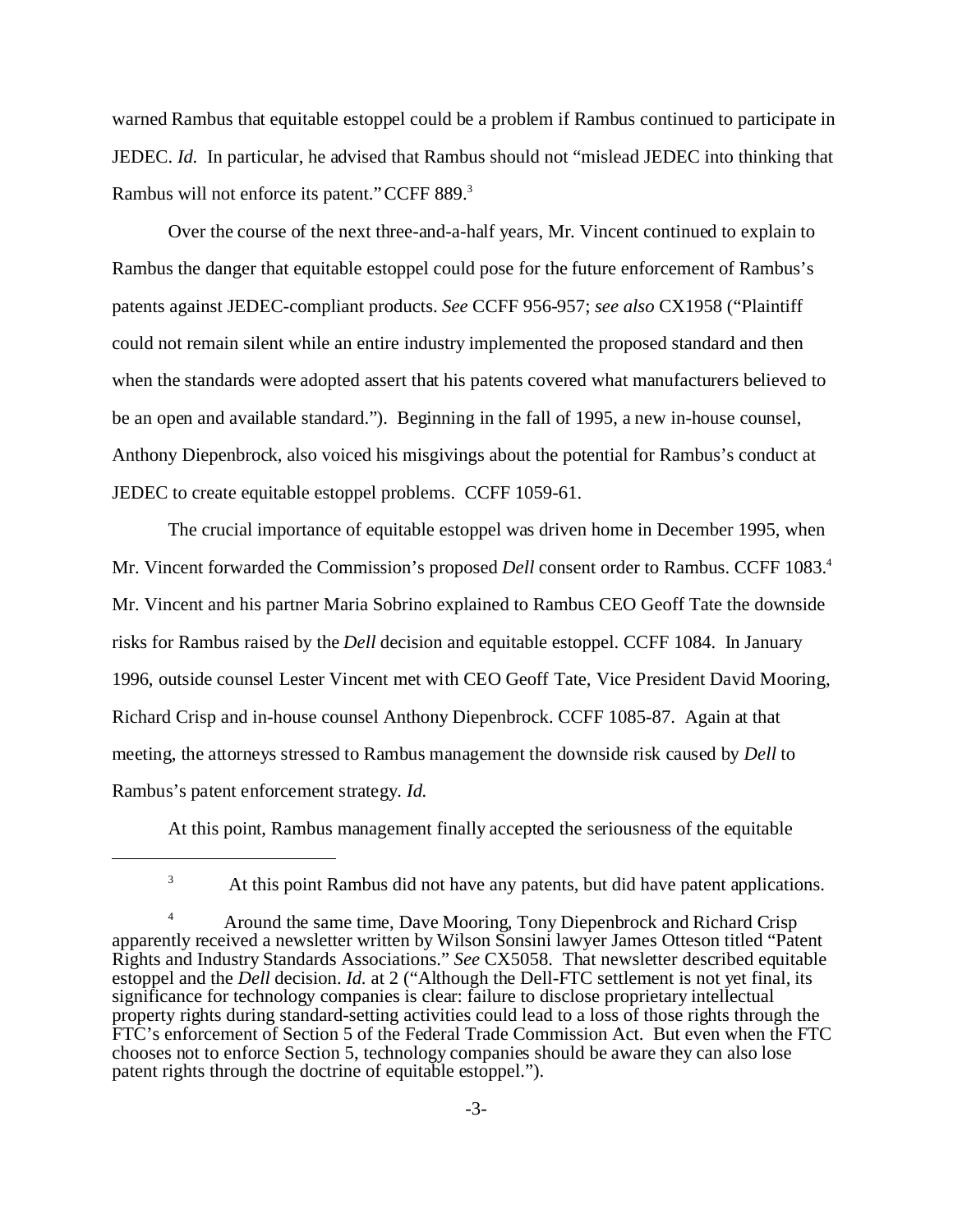estoppel risk they had incurred. CX0858 at 2 (email from Richard Crisp to Tate and others at Rambus: "So, in the future, the current plan is to go to no more JEDEC meetings due to fear that we have exposure in some possible future litigation."); CX0868 ("I think we should have a long hard look at our IP and if there is a problem, I believe that we should tell JEDEC there is a problem. Other opinions?"). In June 1996, Rambus withdrew from JEDEC. CCFF 1109-1114.

## **B. Rambus Developed its Document Retention Policy as Part of its Litigation and Licensing Strategy Regarding JEDEC.**

In October 1997, Rambus hired Joel Karp as Vice President of Intellectual Property to assist Rambus in its goal of enforcing patents against manufacturers of JEDEC-compliant SDRAMs and DDR SDRAMs. CCSF 76. Prior to joining Rambus, Mr. Karp had submitted a sworn declaration in support of Samsung's equitable estoppel defense to a patent infringement suit by Texas Instruments relating to a JEDEC DRAM standard. CCSF 77 ("It is contrary to industry practice and understanding for an intellectual property owner to remain silent during the standard setting process – and after a standard has been adopted and implemented – later attempt to assert that its intellectual property covers the standard and allows it to exclude others from practicing the standard.").

In early 1998, Mr. Karp began planning and preparing for the initiation of litigation against manufacturers of JEDEC-compliant SDRAMs and DDR SDRAMs. He hired litigation counsel. CCSF 79-80. In 1998 and 1999, he and his outside litigation counsel evaluated legal theories, focusing on patent infringement and breach of contract. CX5007 ("Litigation/Licensing Strategy . . . make ourselves battle ready . . . Need to litigate against someone to establish royalty rate and have court declare patent valid.  $\ldots$  Other approach is breach of contract");<sup>5</sup>

<sup>&</sup>lt;sup>5</sup> Rambus itself has taken the position that Rambus was anticipating litigation at the time of this meeting. Rambus's counsel instructed outside counsel Daniel Johnson not to answer questions relating to statements in this document partly on grounds of work product in anticipation of litigation. CCSF 13; *see also* CX5079 at 49 (corresponding to transcript pages 573-574) (Judge Payne: "And in every objection where [a] … work product claim, you had to admit in making it it was in anticipation of litigation at the time it was made, and that admits that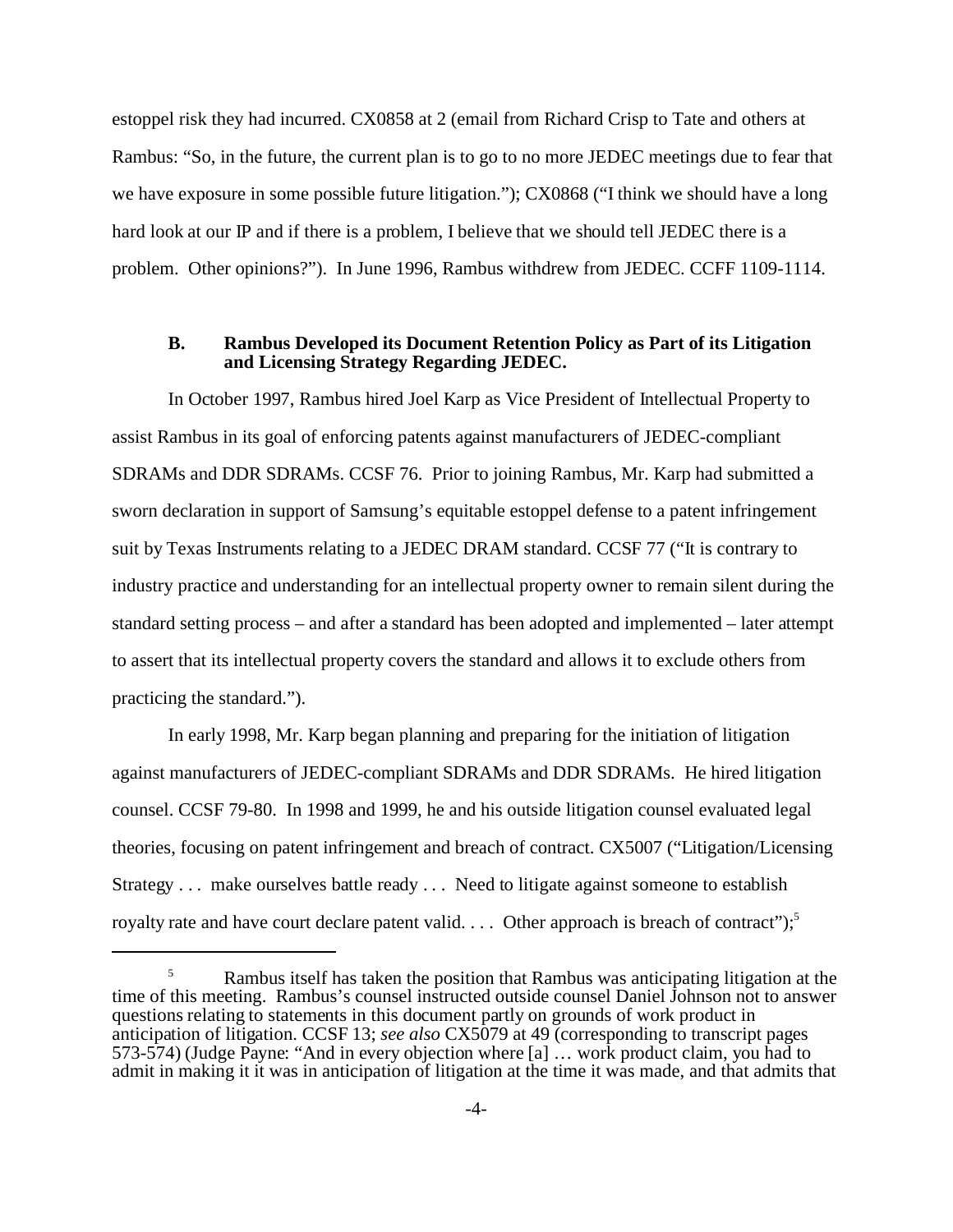CX5005 at 2 ("a tiered litigation strategy has been developed. . . . The first option is to pursue breach of contract remedies. . . . Rambus may [also] elect to file a patent infringement suit."); CX5006 at 3 ("Licensing and Litigation Strategy . . . – Option 1: Breach of Contract Remedy – Option 2: Patent Infringement Suit"); CX5013 at 2, 4-6 (identifying patents that cover SDRAM and DDR SDRAM; "compliants against DRAM companies"); CCSF 9-47.

Rambus and its outside litigation counsel evaluated potential litigation targets, focusing on specific DRAM manufacturers. CX5007 (Outside counsel "will review Micron, Fujitsu, and Samsung and Hyundai contracts and formulate litigation strategy driven by results of the analysis – breach-scope of license, NDA or patent infringement."); CX5013 at 5 ("Picking Litigation Targets"); CCSF 9-47. Rambus and its outside litigation counsel also evaluated possible forums, including the International Trade Commission, the Northern District of California, and the Eastern District of Virginia. CX5006 ("patent suit can be brought in venue of our choice – ITC – Northern California – Eastern District of Virginia (Rocket Docket)"); CX5013 at 6 ("Potential Litigation Forums") CCSF 9-29.

Following discussions with outside litigation counsel, and as a part of its litigation preparation, Rambus started planning for the compilation of a document database for use in litigation. CX5006 at 8 ("Licensing and Litigation Strategy Near Term Actions . . . – Need to prepare discovery database"); CX5005 at 2 ("To implement the above strategy Rambus has authorized outside counsel to begin organizing documents, and preparing a discovery data base ..."). Also following consultations with outside litigation counsel, and also as an integral part of its preparations for litigation, Mr. Karp drafted and implemented a document retention policy.6

there's anticipation of litigation in the minds of those who … of 1998 at the time he was doing this.").

At some point, Mr. Karp asked outside counsel Diana Savage for information on how to develop a document retention policy. CCSF 81. Ms. Savage gave Karp a "template agreement" that he could use as a starting point. *Id.* That document made clear that it was intended for information purposes only and could not be considered a Rambus-specific comprehensive document retention policy. CCSF 82-83*.* Ms. Savage informed Mr. Karp that if Rambus had any litigation-oriented issues that could be affected by a new document retention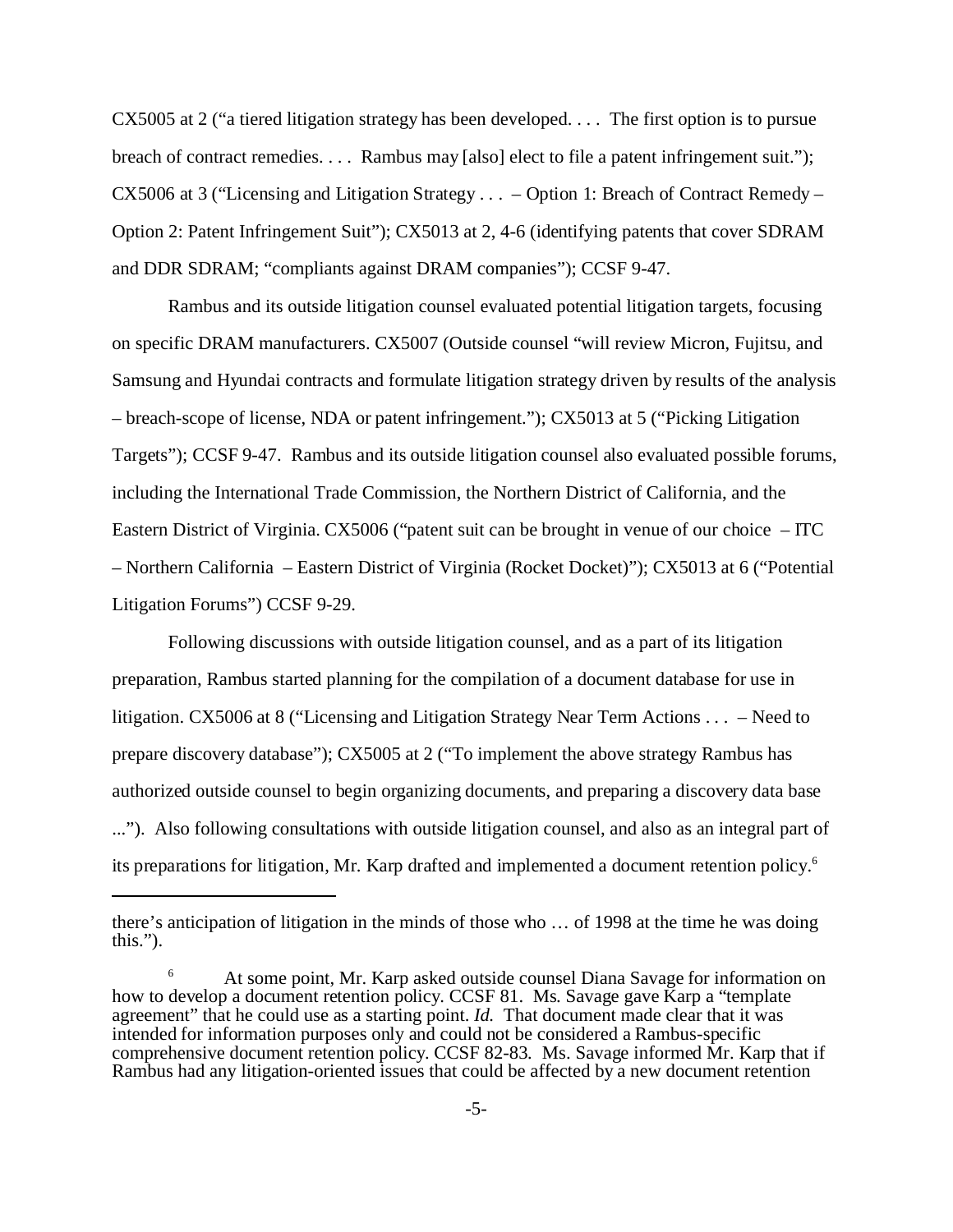CX5006 at 8 ("Licensing and Litigation Strategy Near Term Actions – Need to create document retention policy . . . – Need to organize prosecuting attorney's files for issued patents"); CX5015 ("IP Litigation Activity . . . B. Propose policy for document retention"); CX5014 ("IP Litigation Activity A. Implement document retention action plan – Done"); CX5023 at 7-8 (IP Update 10/04/98: "All Day Shredding Party Held on Sept. 3"); CX5045 ("Licensing/Litigation Readiness . . . G. Organize 1999 shredding party at Rambus"); CCSF 75-92. Contrary to the advice of outside litigation counsel, however, Mr. Karp did not take steps to ensure that documents relevant to anticipated litigation were preserved. CCSF 90-92, 103-108.<sup>7</sup> Instead, Mr. Karp insisted on the wholesale destruction of any and all documents not deemed helpful to Rambus.

Rambus's document retention policy required Rambus employees to search out and maintain evidence that might be useful to Rambus in litigation, such as documents relating to patent disclosures and proof of invention dates that are of "great value to Rambus," as well as material relating to trade secrets. CCSF 100-102; RX-2503. In sharp contrast, however, Rambus's document retention policy never once mentioned any obligation to preserve any other documents relevant to litigation. CCSF 103-104. Despite the fact that the policy was created as part of a litigation and licensing plan to obtain royalties over JEDEC-compliant DRAM, and despite Rambus's awareness that its past presence at JEDEC gave rise to substantial risk pursuant to equitable estoppel and the Commission's *Dell* consent decree, Rambus included no warning whatsoever in its document retention policy to retain documents relating to JEDEC or to anticipated litigation. *Id.* Thus, Rambus's document retention policy invited, indeed required,

policy, he should contact another attorney in her office, David Lisi. *Id.* Mr. Karp did not do so; instead, he himself generated Rambus's two-page document retention policy. CCSF 87.

Although Mr. Johnson apparently evaluated some aspects of Rambus's document retention policy, he never knew when he reviewed that policy that Rambus had been at JEDEC or that its presence there might equitably estop them from enforcing their patents against the JEDEC standard. CCSF 85. ("When I read in the newspaper about the JEDEC issue, I was flabbergasted. It ... never came up when I was involved with any input from the client.... let me make sure I make it clear, I never had a conversation with anybody at Rambus about anything relating to JEDEC, ever.").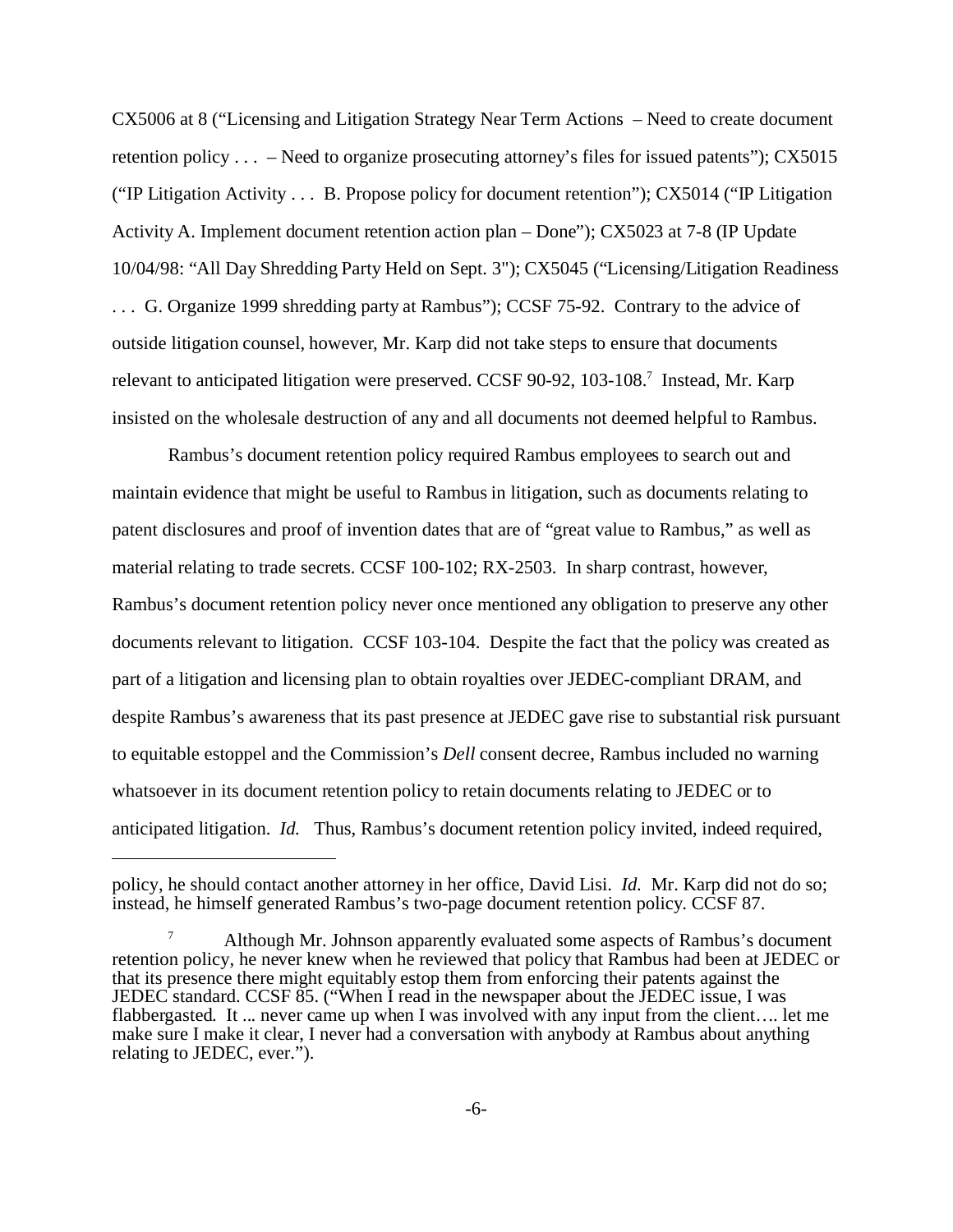Rambus employees to carefully preserve evidence potentially helpful to Rambus in its upcoming litigation, and to engage in the wholesale destruction of everything else. And that is precisely what Rambus employees did.

#### **C. Rambus Implemented its Campaign of Document Destruction in Preparation for Litigation.**

In the summer of 1998, Vice President Karp began implementing Rambus's campaign of document destruction. Mr. Karp declined any assistance from outside counsel (CCSF 94-96) and himself presented Rambus's policy to the various divisions within Rambus, and monitored compliance with the policy. CCSF 93. As with the policy itself, Mr. Karp's presentations failed to provide any notice to Rambus employees of their responsibility to maintain documents relevant to Rambus's upcoming litigations. CCSF 104-107. Instead they encouraged wholesale destruction of physical and electronic documents, including those that were not helpful to Rambus. See, e.g., RX2505 at 1 (email is "discoverable in litigation or pursuant to a subpoena"; "Email – throw it away"); CCSF 104.

As partially documented previously, in September 1998 Rambus held "Shred Day 1998," at which 20,000 pounds of documents were shredded in a single day. CCFF 1739-40. Rambus's employees collected 185 burlap bags and 60 boxes full of documents to be destroyed. CCSF 53. It took a professional shredding company 10 hours to shred all the documents presented by Rambus's employees. *Id.* By the end of Shred Day 1998, Rambus's electronically stored documents were either destroyed or in the process of being destroyed. CCSF 51-52.

But that was not enough. Concerned that some documents might have escaped the purge, Mr. Karp ensured that part of Rambus's "Licensing/Litigation Readiness" in 1999 was to "Organize 1999 shredding party at Rambus." CX5045; CCSF 58-59. As with the 1998 "Shred Day," Rambus employees were instructed to comply strictly with the document retention policy when deciding what documents to keep and what documents to throw away. CCSF 106. Rambus collected another 150 burlap bags full of documents to be shredded, requiring the professional

-7-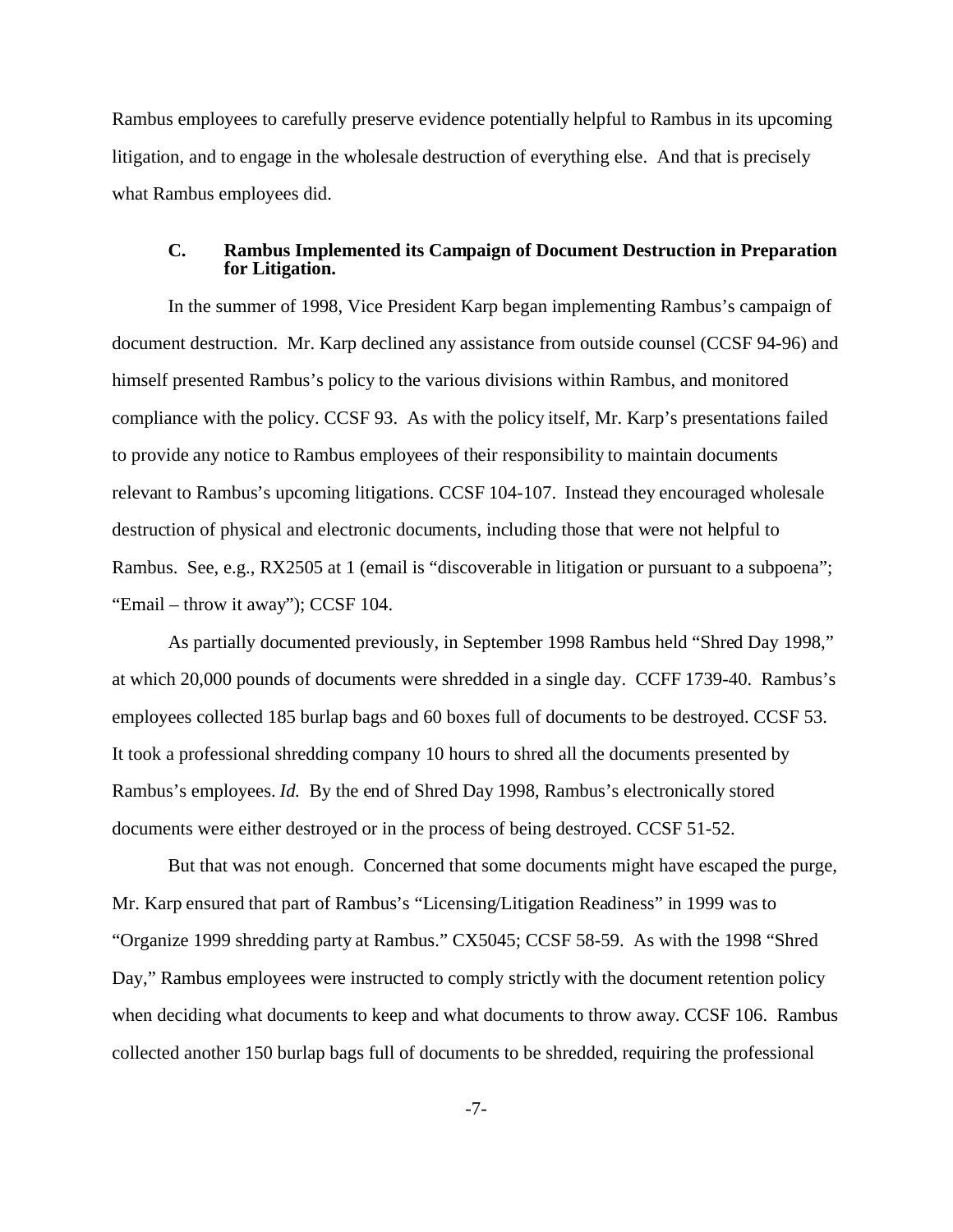shredding company over four hours to complete the job. CCSF 61. At Mr. Karp's instruction, outside counsel Lester Vincent also conducted a "clean-up" of his files that continued through 1999 and into 2000, with plans to do more in 2001. CCSF 56-57; 128-133. The only files he neglected were his "chron" files. *Id.*

In the fall of 1999, immediately after Shred Day 1999, Rambus finalized its plans for litigation and picked its targets. CCSF 37-42. Rambus sent an assertion letter to Hitachi on October 22, 1999, and filed suit against Hitachi in January 2000.<sup>8</sup> CCFF 1953, 1995. In the spring of 2000, Rambus notified four other DRAM manufacturers and at least one video card manufacturer of alleged infringement of its patent claims. CCFF 1954-1958. Rambus settled its lawsuit with Hitachi in June 2000, but starting in August 2000 began litigation with other DRAM manufacturers, some of which continues today. CCFF 2015-2018 (Infineon), 2019 (Hynix), 2020 (Micron).

During this period, after threatening to sue manufacturers of JEDEC-compliant SDRAM and DDR SDRAM for alleged infringement of specific Rambus patents claiming priority back to the time when Rambus was a JEDEC member, Rambus and its agents continued to destroy documents. Vice President Neil Steinberg instructed Rambus executives to destroy all drafts of contracts and negotiation materials on July 17, 2000. CCSF 63. Mr. Vincent, after briefly ceasing his file cleaning when the Hitachi case was filed, began destroying documents once again as soon as the case settled in June 2000. *See* CX5036 (listing patent files cleaned up and "reviewed" by Vincent on June 23, 2000); CCSF 62.

On December 28, 2000, while in active litigation with Infineon, Micron and Hynix, and the day before receiving official notice from FTC staff of the Commission's investigation, Rambus executed the biggest Shred Day of all. *See* Response of Complaint Counsel to the Commission's Order Regarding Designation of the Record Pertaining to Spoliation of Evidence

<sup>8</sup> Rambus also filed a Section 337 complaint against Hitachi before the United States International Trade Commission. CCFF 1997-1998.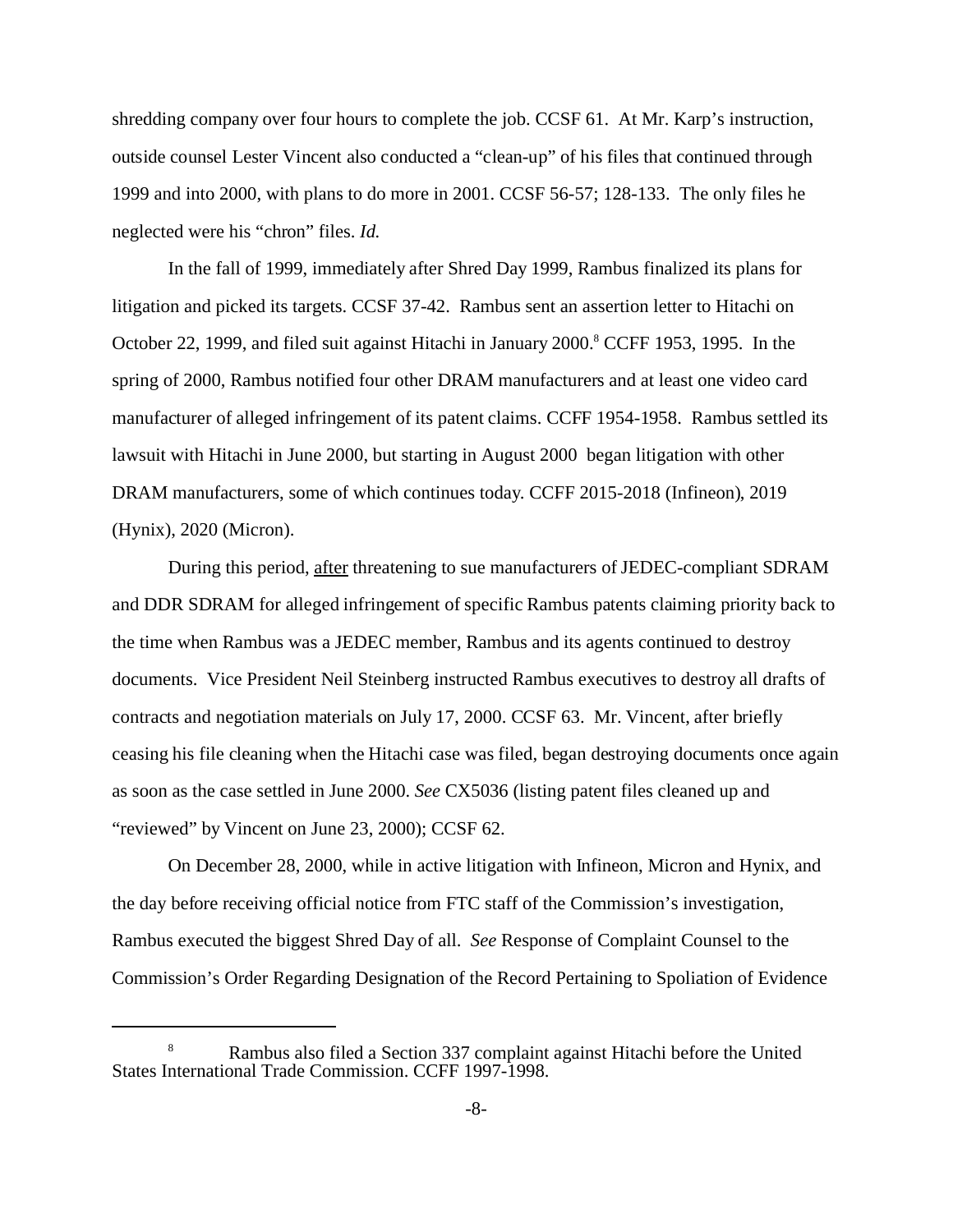by Rambus (filed Dec. 22, 2004), Attachment F.As with Rambus's other document shredding events, on this day no instructions were given to employees to ensure that they did not destroy documents relevant to Rambus's patent litigation. CCSF 107. Instead they were required to conform to the same document retention policy as always. *Id.* On December 28, 2000, Rambus destroyed 460 burlap bags of documents, bringing the grand total of documents destroyed during Rambus's "shred days" and "office cleanings" to 795 burlap bags and 60 boxes of documents. CCSF 64; *see also* DX0501 at 72-75 (by Infineon's calculations, the volume of documents destroyed by Rambus since it began anticipating litigation exceeded 2.7 million pages).<sup>9</sup>

The impact of all of this document destruction became clear to Rambus's own litigation counsel relatively early in Rambus's litigation against Hitachi. CCSF 118-120. When Rambus's attorneys attempted to collect Rambus documents to respond to Hitachi's document requests, they found very little for the period in which Rambus was at JEDEC. *Id.* As explained by Rambus's attorney: "It would be difficult to characterize them to any specific grouping. It was more historical documents prior to a certain date, were – either didn't exist or seemed to be incomplete." CCSF 118. Among the documents that were missing were internal correspondence and emails, JEDEC-related documents, patent-related documents, and other documents directly relevant to this case – in short, precisely "the kinds of documents usually generated in the course of business that contain information that is useful in ascertaining truth and in testing the validity of positions taken in litigation." *Rambus, Inc. v. Infineon Tech. AG*, 222 F.R.D. at 297; *see also* CCFF 1736-1748; CCSF 118-144.

<sup>9</sup> Complaint Counsel first discovered the 2000 document destruction event from hearings in *Infineon* in December 2004. *See* Response of Complaint Counsel to the Commission's Order Regarding Designation of the Record Pertaining to Spoliation of Evidence by Rambus (filed Dec. 22, 2004) at 4.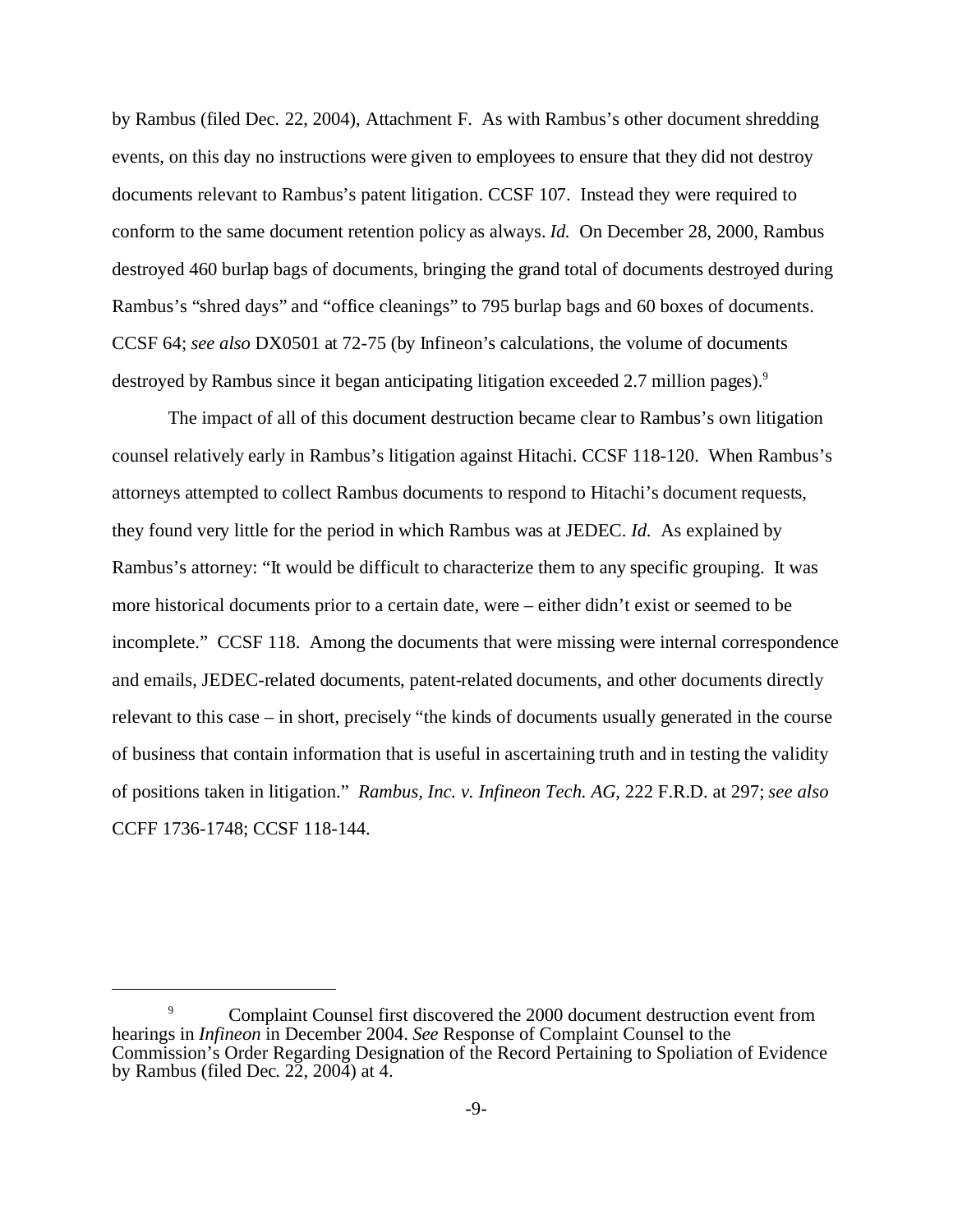#### **ARGUMENT**

It is by now clear that Rambus committed spoliation of evidence before enforcing its patents against JEDEC-compliant SDRAM and DDR SDRAM, as found by Judge Payne in Virginia and Judge Timony below. *Rambus v. Infineon,* 155 F.Supp.2d 668, 680-683 (E.D.Va. 2001) (Payne, J.) (Rambus's document retention policy was "set up in part for the purpose of getting rid of documents that might be harmful in litigation."); Order on Complaint Counsel's Motions for Default Judgment (February 26, 2003) at 8-9 (Timony, J.) (Rambus intentionally destroyed documents "that it knew or should have known were relevant to reasonably foreseeable litigation."); *see Micron v. Rambus,* Transcript of Status Conference/Motion Hearing at 75-79 (Jordan, J.) (July 14, 2005) (attached hereto as Attachment A) ("There is a *prima facie* case that there was a crime").

Sanctions for spoliation of evidence are appropriate if: (1) the party having control over the evidence had an obligation to preserve the evidence when it was destroyed; (2) the evidence was destroyed with a culpable state of mind and (3) the destroyed evidence was relevant to a claim or defense in that a reasonable trier of fact could find that the evidence would support or contradict that claim or defense. *See Byrnie v. Town of Cromwell,* 243 F.3d 93, 107-112 (2d Cir 2001); *Zubalake v UBS Warburg,* 2004 WL 1620866 at \*6-7 (SDNY 2004).<sup>10</sup> The obligation to preserve evidence can arise when the party has notice that the evidence may be relevant to future litigation. *See, e.g., Silvestri v. General Motors Corp.,* 271 F.3d 583, 591 (4th Cir. 2001). A culpable state of mind is found by a showing that the evidence was destroyed "knowingly, even if without intent to breach a duty to preserve it, or negligently." *Residential Funding Corporation v. DeGeorge Financial Corp.,* 306 F.3d 99, 108 (2d Cir. 2002). Finally, relevance in this context means that there must be sufficient evidence "from which a reasonable trier of fact could infer

<sup>10</sup> *See also Stevenson v. Union Pacific Railroad,* 354 F.3d 739, 746 (8th Cir. 2004) ("there must be a finding of intentional destruction indicating a desire to suppress the truth"); *see generally,* Scheindlin and Wangkeo, *Electronic Discovery Sanctions in the Twenty-First Century,* 11 Mich. Telecomm. Tech. L. Rev. 71 (2004), *available at* http://www.mttlr.org/voleleven/scheindlin.pdf.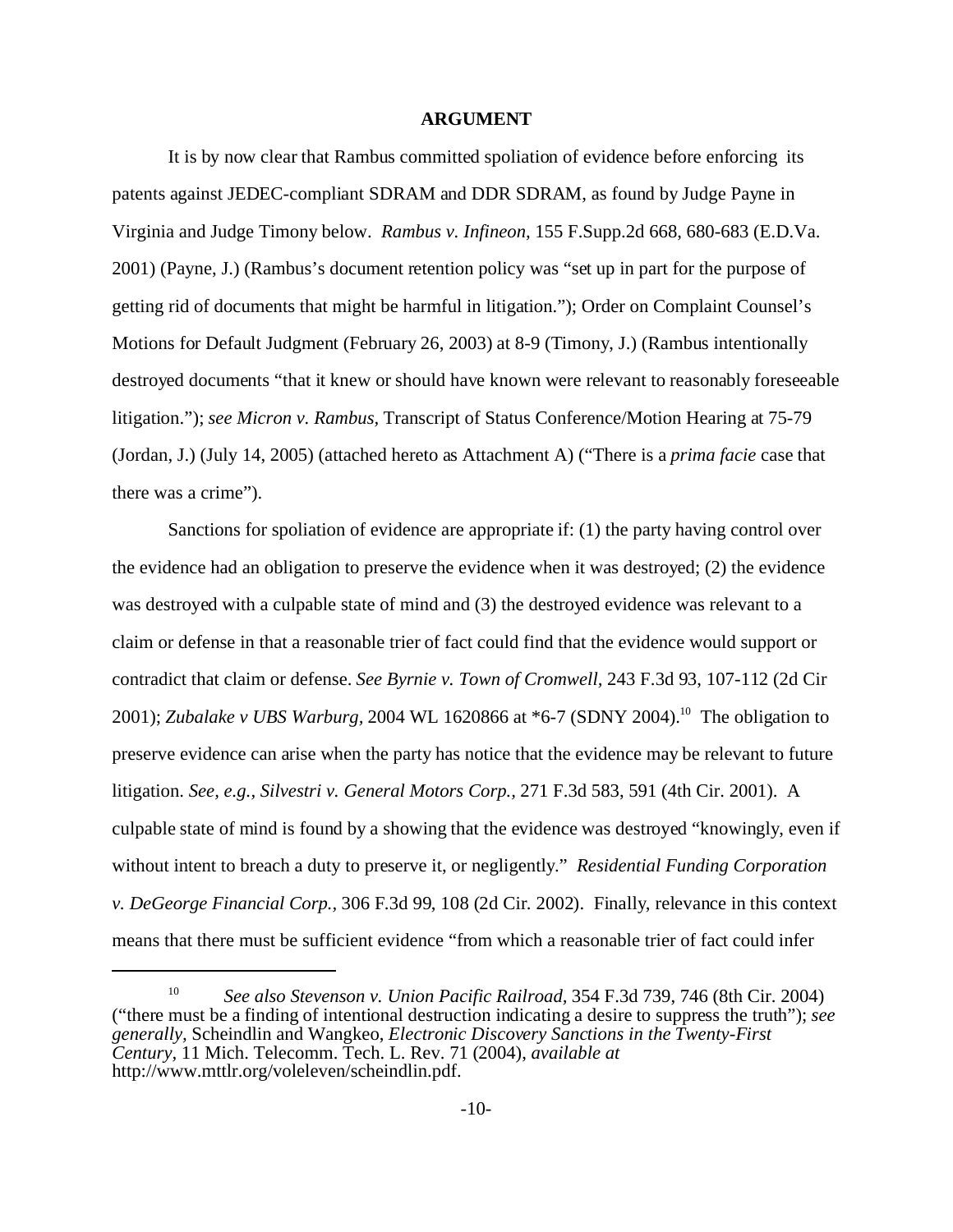that the destroyed or unavailable evidence would have been of the nature alleged by the party affected by its destruction." *Id.* at 110.

Here, these elements and more have already been established. Judge Timony's Order on collateral estoppel, which Rambus never appealed to the Commission, establishes conclusively that Rambus intentionally destroyed relevant documents in anticipation of reasonably foreseeable litigation, and that Rambus's document retention policy was instituted in 1998 "in part for the purpose of getting rid of documents that might be harmful in that litigation." Order Granting Complaint Counsel's Motion for Collateral Estoppel (Feb. 26, 2003) at 5. Judge Timony also instituted a number of rebuttable presumptions as the result of his evaluation of the spoliation evidence. Order on Complaint Counsel's Motions for Default Judgment (February 26, 2003) at 8- 9. Among these presumptions are that Rambus knew that its failure to disclose the existence of its intellectual property at JEDEC could serve to equitably estop it from enforcing its patents as to other JEDEC participants; that Rambus's corporate document retention policy failed to direct its employees to retain documents that could be relevant to foreseeable litigation; and that Rambus's document retention program failed to require employees to create and maintain a log of the documents purged pursuant to the program. *Id.* Rambus never even attempted to rebut these presumptions.

As more light has been shed on Rambus's conduct, the evidence in favor of Judge Timony's conclusions has become more concrete and more arresting. After reviewing *in camera* the same evidence that was recently submitted to the Commission, Judge Payne in Virginia found that Rambus's document retention policy was set up for the impermissible purpose of destroying relevant, discoverable documents at a time when Rambus anticipated initiating litigation to enforce its patent rights against already identified adversaries, and that the policy was an integral part of Rambus's licensing and litigation strategy. *Rambus v. Infineon,* 222 F.R.D. 280, 292-299 (E.D. Va. 2004). After an unclean hands hearing when this evidence was presented in open court and Rambus was allowed to respond, Judge Payne dismissed Rambus's patent case against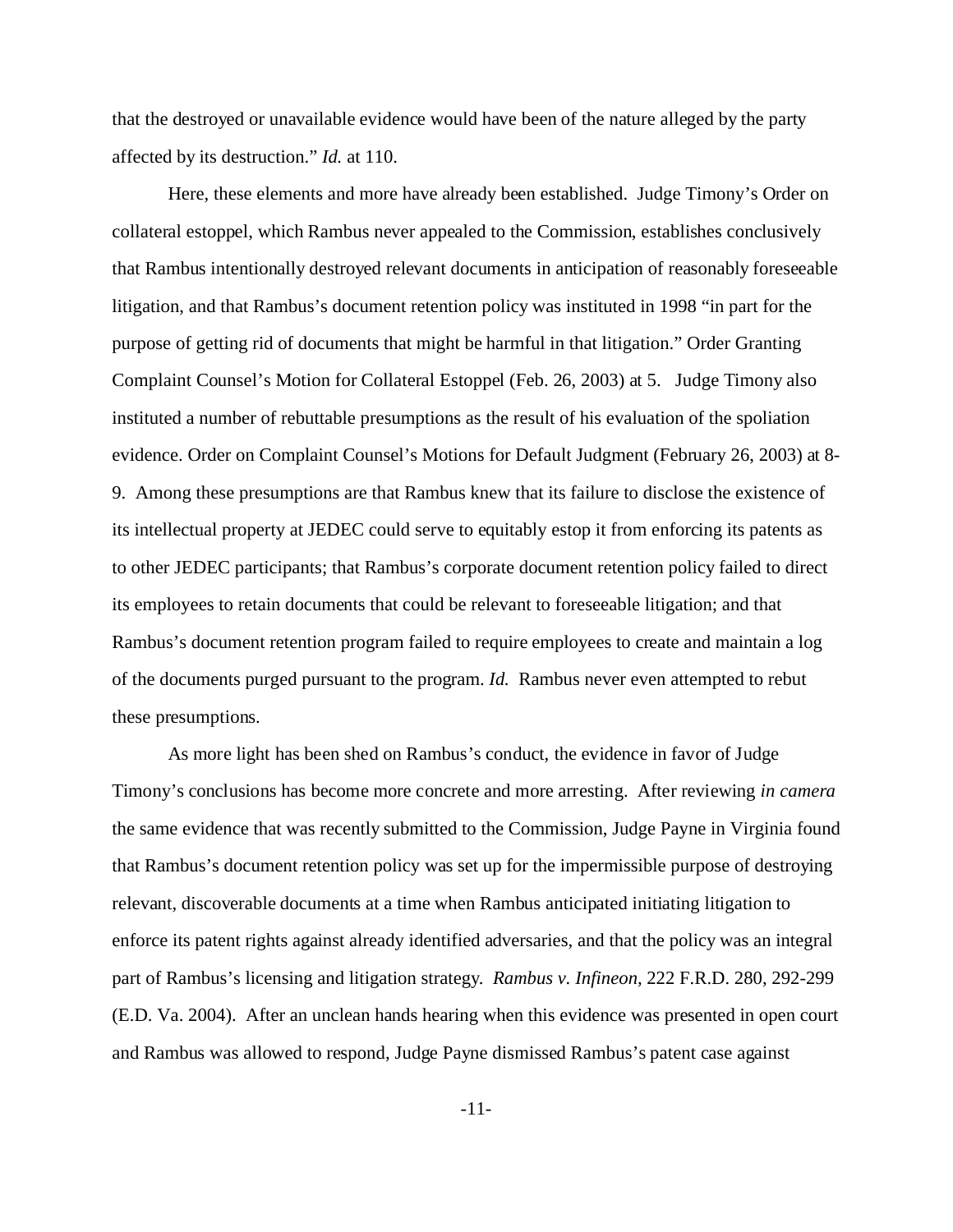Infineon, finding that "I have concluded that [Infineon] has proved, by clear and convincing evidence, a spoliation that warrants dismissal of this action as the only appropriate sanction after having – of the patent infringement case after having considered the alternatives." DX0507 at 1139.

The circumstances surrounding Rambus's development and implementation of its

document retention program, as described above, fully support this result.

- Rambus designed its program as part of its preparation for litigation against DRAM manufacturers over its patents covering JEDEC standard DRAM. CCSF 9-29.
- Rambus implemented its program of document destruction barely two years after Rambus's attorneys (Vincent and Diepenbrock) had finally convinced Rambus to leave JEDEC because of concerns that its conduct at JEDEC might lead to equitable estoppel problems and also might lead to a *Dell*-type investigation by this Commission. *See, e.g.,* CCFF 821, 849-852.
- Rambus's document retention policy was developed by Vice President Joel Karp, who had been actively involved in litigation over a patent claim on JEDECstandard DRAM where he submitted a declaration in support of the defendant's equitable estoppel defense. CCSF 77; *see also* DX0501 at 8, 16.
- Throughout the first half of 1998, Mr. Karp had multiple meetings about the document retention policy with CEO Geoff Tate, who had been briefed extensively by Rambus's lawyers regarding equitable estoppel and *Dell*. *See generally* Memorandum in Support of Complaint Counsel's Motion for Default Judgment Relating to Respondent Rambus Inc.'s Willful, Bad-Faith Destruction of Material Evidence (12/20/2002) at 34-38.
- Although Mr. Karp had been warned by Rambus's outside litigation attorney, Mr. Johnson, that a document retention policy could not be imposed in bad faith – that it could not be used to destroy documents relevant to anticipated litigation – the policy Mr. Karp designed, and Mr. Tate approved, failed to ensure that evidence relevant to Rambus's potential equitable estoppel problems would be preserved. CCSF 90-92, 103-107.
- Mr. Karp ensured that relevant documents (including electronically stored documents) would be eliminated by deleting back-ups and instituting shred days and house-cleanings where Rambus employees were instructed to eliminate all documents not covered by the document retention policy. CCSF 48-64.

The evidence shows not only Rambus's bad faith, but also that in fact relevant evidence was destroyed. All that remains here is to establish the degree of prejudice to the Commission's

procedures from Rambus's spoliation of evidence and the sanction the Commission should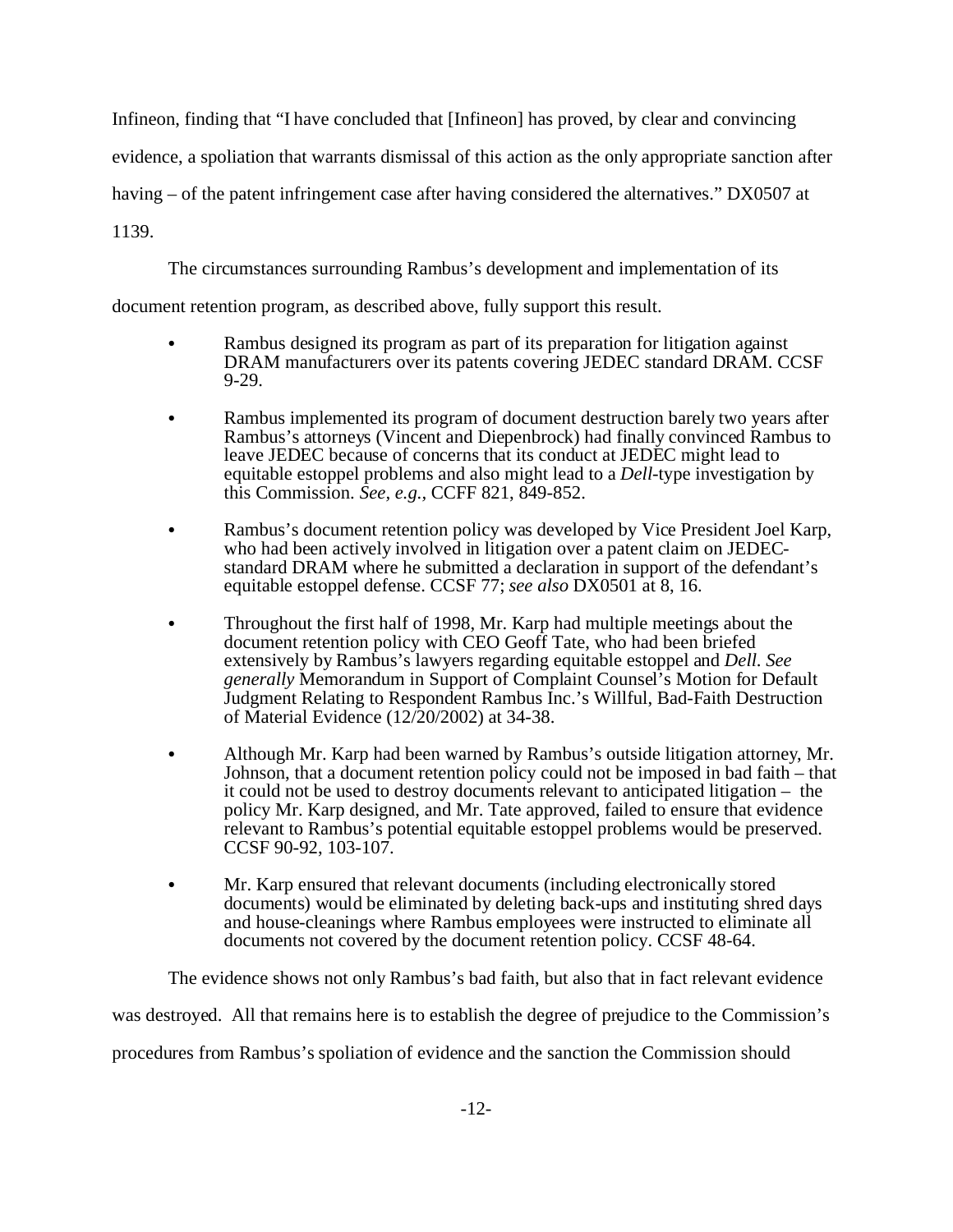impose.

### **A. Rambus Acted in Bad Faith to Deprive Opposing Litigants of Relevant Evidence.**

The document destruction here occurred not despite Rambus's anticipation of litigation, but because of it. A firm that destroys evidence, with the intention of keeping that evidence away from litigation opponents*,* acts in bad faith. *See, e.g., Telectron, Inc. v. Overhead Door Corp.,* 116 FRD 107, 127 (S.D. Fl. 1987); *Rambus v. Infineon,* 222 F.R.D. at 298 (Destroying relevant, discoverable documents at a time when the firm anticipated initiating litigation against already identified adversaries is "wrongful and is fundamentally at odds with the administration of justice." $)^{11}$ 

Courts have found bad faith document destruction when firms, in anticipation of litigation, selectively preserve documents favorable to them, but allow other relevant evidence to be destroyed pursuant to established document retention programs. *See Stevenson v. Union Pac. R.R. Co.,* 354 F.3d 739, 746 (8th Cir. 2004); *E\*Trade Securities v. Deutsche Bank AG,* 2005 U.S. Dist Lexis 3021 at \*14 (D.Minn 2005). In *Stevenson,* a railroad facing suit from an accident destroyed a tape that the railroad knew would be relevant in any litigation involving the accident. The Eighth Circuit affirmed the district court's finding of bad faith, even though the tape was destroyed as part of a routine tape retention policy, because the railroad "had general knowledge that such tapes would be important to any litigation over an accident that resulted in serious injury or death, and its knowledge that litigation is frequent when there has been an accident involving death or serious injury." 354 F.3d at 748. The railroad's failure to preserve the tape in

<sup>&</sup>lt;sup>11</sup> In *Telectron*, an in-house counsel ordered employees of the company to destroy documents after receiving a complaint and document request as a defendant in an antitrust action. 116 FRD at 109-126. The court ordered a default judgment against that firm finding that "there is … evidence of willful document destruction by a corporate defendant, carried out in an unabashed – and successful – attempt to render irretrievable records clearly pertinent to the claims brought against it." *Id.* at 127.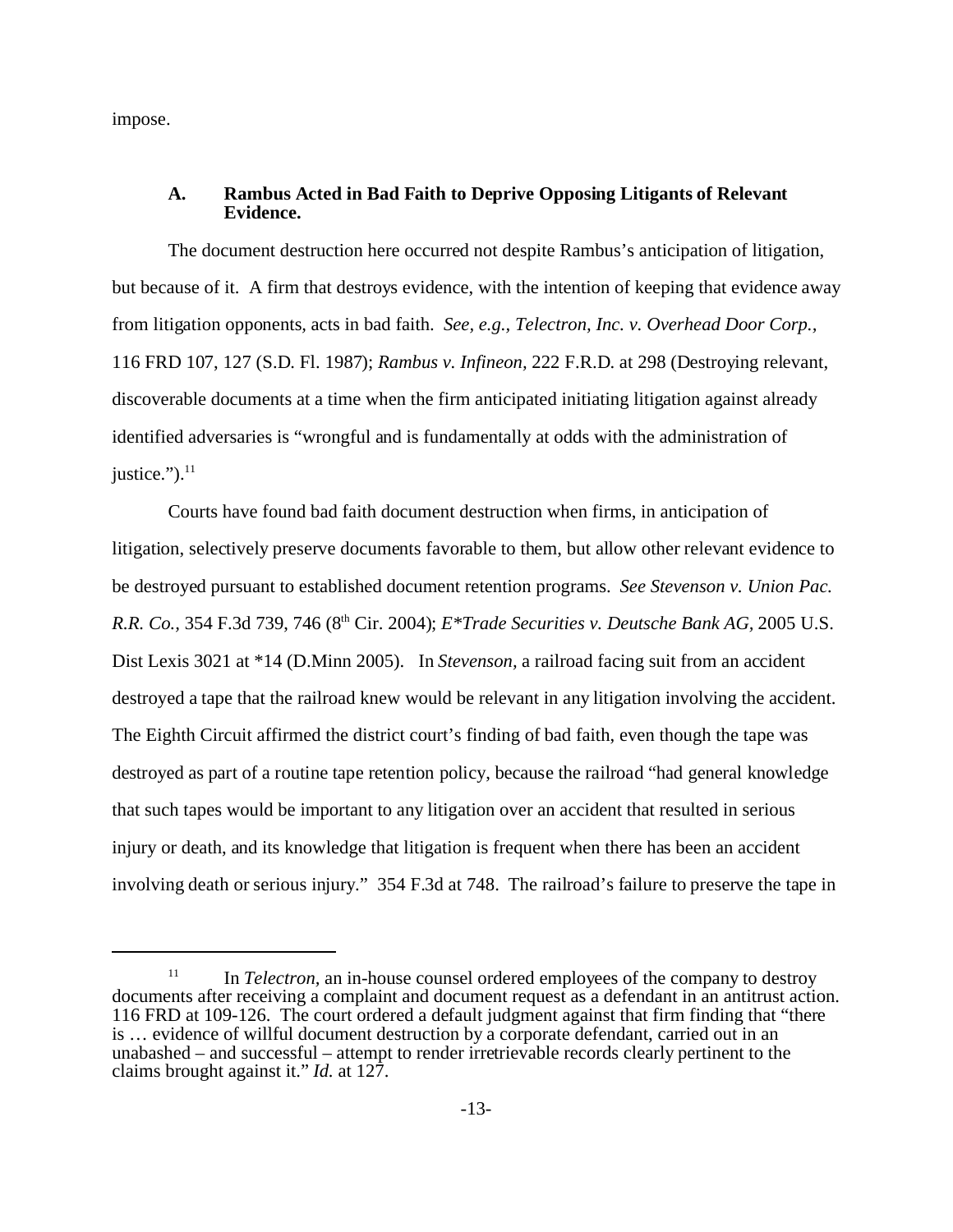that context was in bad faith in part because the railroad company made an "immediate effort to preserve other types of evidence but not the voice tape." *Id; see also E\*Trade Securities,* 2005 U.S. Dist. Lexis 3021 at \*18 ("Here, as in *Stevenson*, [the defendant] chose to retain certain documents prior to the destruction of the hard drives. This gives rise to an implication of bad faith on the part of the … defendants.").

Here, the circumstances go far beyond these other cases. Unlike in *Stevenson,* where a tape was disposed of in compliance with a routine and long-established company document retention policy, the Rambus selective document policy was designed as part of the litigation strategy itself. *See, e.g.,* CCSF 10-15; RX-2503 at 1 ("The documents, notebooks, computer files, etc., relating to patent disclosures and proof of invention dates are of great value to Rambus and should be kept permanently."). Rambus's document retention policy explicitly incorporates a strategy to maintain only favorable evidence, which the court had to infer in *Stevenson. See Stevenson,* 354 F.3d at 748 ("The prelitigation destruction of the voice tape in this combination of circumstances, though done pursuant to a routine retention policy, creates a sufficiently strong inference of an intent to destroy it for the purpose of suppressing evidence of the facts surrounding the operation of the train at the time of the accident."); *see also Lewy v. Remington Arms,* 836 F.2d 1104, 1112 (8th Cir. 1988) (A document retention policy is instituted in bad faith "in cases where [it] is instituted in order to limit damaging evidence available to potential plaintiffs").

Also unlike in *Stevenson,* where only a single tape was destroyed in bad faith, here Rambus committed a massive document destruction in an attempt to eliminate evidence of its misconduct while it was a member of JEDEC. In effect, Rambus's litigation preparations consisted of a highly selective document retention program keeping intact and assembling a database of corporate records "of great value to Rambus" because they would help Rambus enforce its patents and licenses, while at the same time trying to eliminate most other documents.

The result, Rambus hoped, would be that Rambus could deny any wrongdoing in JEDEC

-14-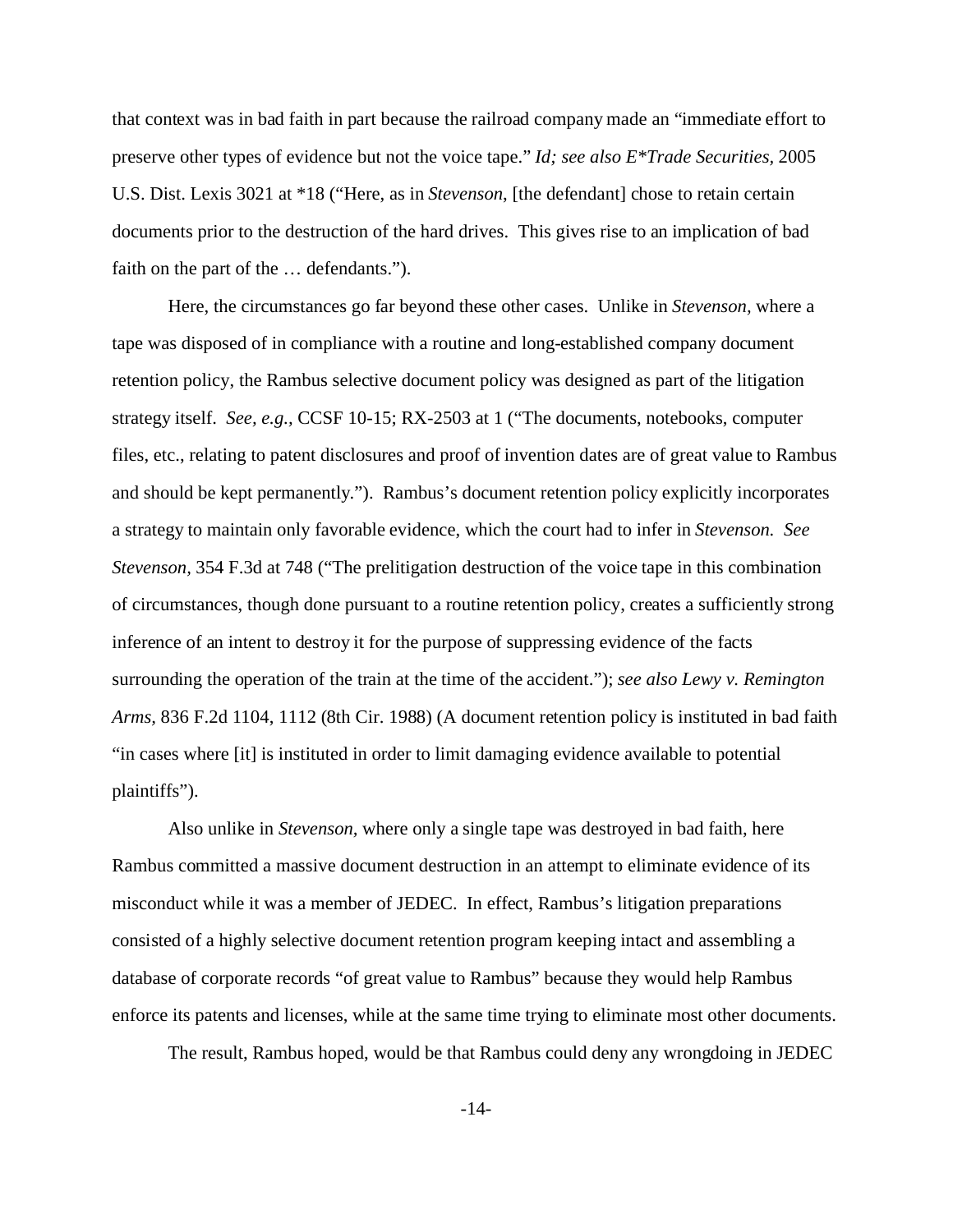and even argue that it made no efforts at all to seek to patent the JEDEC standards while a JEDEC member. Indeed, this was the argument that Rambus made clearly, explicitly, and spectacularly falsely, in its whitepaper to FTC staff at the investigative stage of this case:

> Rambus ... was not seeking any patents that covered the SDRAM standard during the time that the standard was being considered by JEDEC.

CX1883 at 11; *see also id*. at 12 ("Rambus never even sought [a patent covering the SDRAM standard] while it was a member of JEDEC."); CX2054 at 165-66 (Mooring: "The pending applications related to RDRAM."); CX2053 at 404 (Crisp: "I wasn't thinking in terms of SDRAM.").<sup>12</sup> Rambus's scheme failed because, despite its destruction efforts, some relevant documents were discovered – on a hard drive in Richard Crisp's attic, in Lester Vincent's chron file (which he neglected to clean out) and on a forgotten file on one of Rambus's servers – that showed Rambus's assertions to be false. And more such documents have continued to surface since the close of the record below.

## **B. The Circumstances Demonstrate that Relevant Evidence was Destroyed.**

## **1. Why the Relevance of the Destroyed Evidence Is Important.**

To establish an appropriate sanction for spoliation, the degree of relevance of the destroyed evidence must be considered. *Kronish v. United States.,* 150 F.3d 112, 127 (2d Cir. 1998). The relevance of the destroyed evidence allows the tribunal to assess the harm to its procedures caused by the destruction of evidence. *Id.* This task "is unavoidably imperfect, inasmuch as, in the absence of the destroyed evidence, we can only venture guesses with varying

<sup>&</sup>lt;sup>12</sup> Rambus's bad faith is underscored by the deliberate misrepresentations of witnesses, and the company itself, trying to cover up the nature and effect of its campaign of document destruction. CCSF 145-148 (Rambus did not anticipate litigation when it destroyed documents); CCSF 149-151 (Vice President Karp was concerned about a third-party document request); CCSF 152-154 (Mr. Karp was not concerned with the substance of the destroyed documents); CCSF 157-159 (designated witness Mr. Steinberg was only aware of one instance when Rambus collected documents for shredding); CCSF 160-163 (Richard Crisp took affirmative steps to preserve his emails); CCSF 166-167 (Rambus produced all pertinent and relevant documents).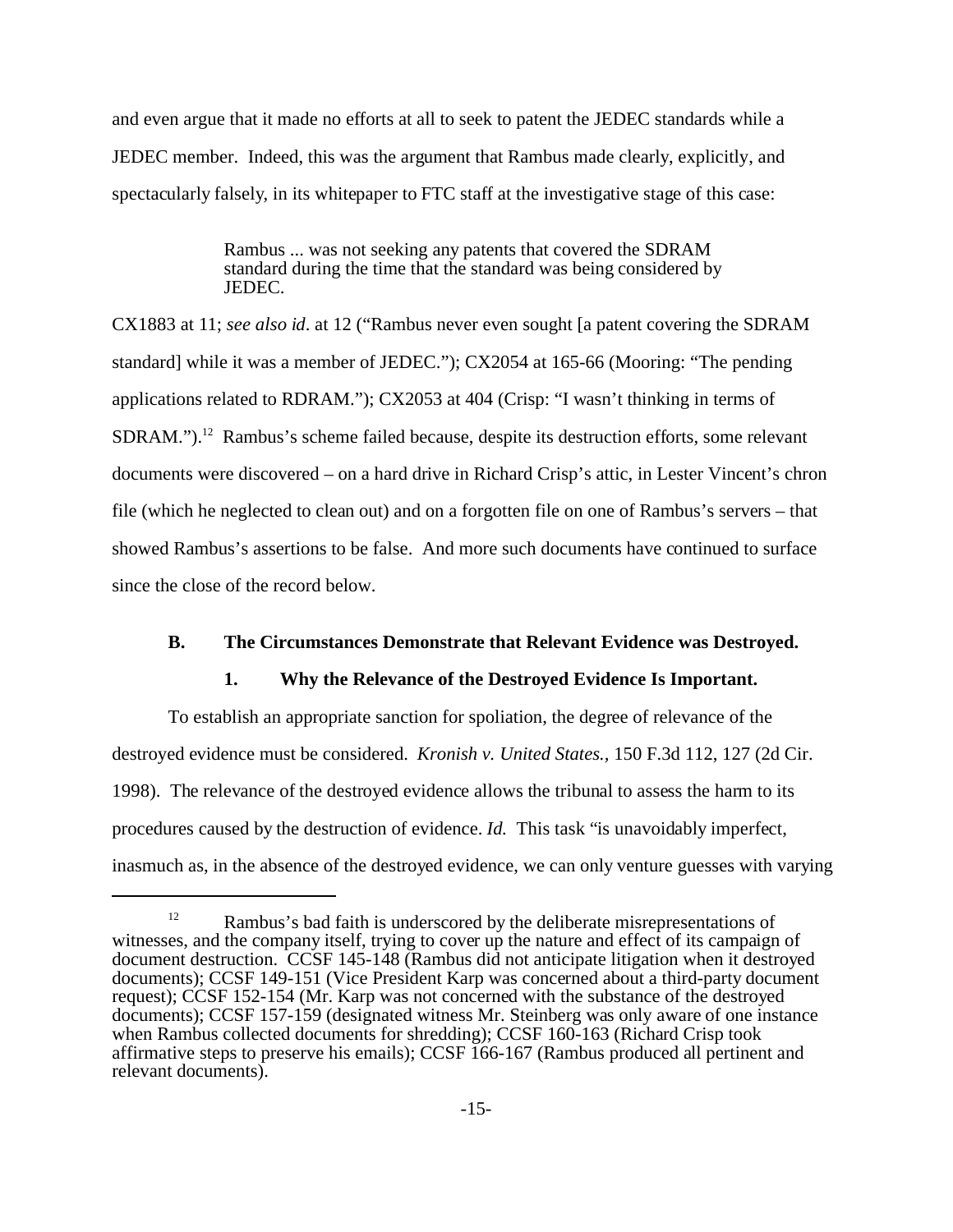degrees of confidence as to what that missing evidence may have revealed." *Id.* Care should be taken not to "hold the prejudiced party to too strict a standard of proof regarding the likely contents of the destroyed or unavailable evidence because doing so would subvert the purposes of the adverse inference, and would allow the parties who have destroyed evidence to profit from that destruction." *Residential Funding Corporation,* 306 F.3d at 109.<sup>13</sup>

When it is difficult to identify a particular relevant document or documents because voluminous files that might contain that evidence have all been destroyed, "the prejudiced party may be permitted an inference in his favor so long as he has produced some evidence suggesting that a document or documents relevant to substantiating his claim would have been included among the destroyed files." *Kronish,* 150 F.3d at 128. Moreover, the state of mind of the party that caused the destruction determines the amount of proof necessary to show the relevance of the destroyed evidence. *See e.g., Thompson v. U.S. Department of Housing and Urban Development,* 219 F.R.D. 93, 101 (D.MD 2003). The more culpable that party is, the easier it is for the other party to establish relevance. *Id.* 

Where a party destroys evidence in bad faith, "that bad faith alone is sufficient circumstantial evidence from which a reasonable fact finder could conclude that the missing evidence was unfavorable to that party." *Residential Funding,* 306 F.3d at 109. Even a finding of "gross negligence" in the destruction of evidence can support a finding that the destroyed evidence was unfavorable to the negligent party. *Id.*<sup>14</sup> "Accordingly, where a party seeking an

<sup>&</sup>lt;sup>13</sup> That is important here because Rambus's document retention program was implemented in a way to make it hard to identify what was destroyed. ALJ Timony instituted a rebutable presumption that Rambus failed to maintain a log of the documents that it destroyed. CCSF 70. Needless to say, that presumption has not been rebutted. CCSF 109 ("[O]ther than interviewing every employee in the company and asking for each one what – what – if they remember what they destroyed, that would be the only way. I can't think of any other way.").

<sup>14</sup> *See also Blinzler v. Marriott Intern. Inc.,* 81 F.3d 1148, 1159 (1st Cir. 1996) ("When the evidence indicates that a party is aware of circumstances that are likely to give rise to future litigation and yet destroys potentially relevant records without particularized inquiry, a fact finder may reasonably infer that the party probably did so because the records would harm its case.").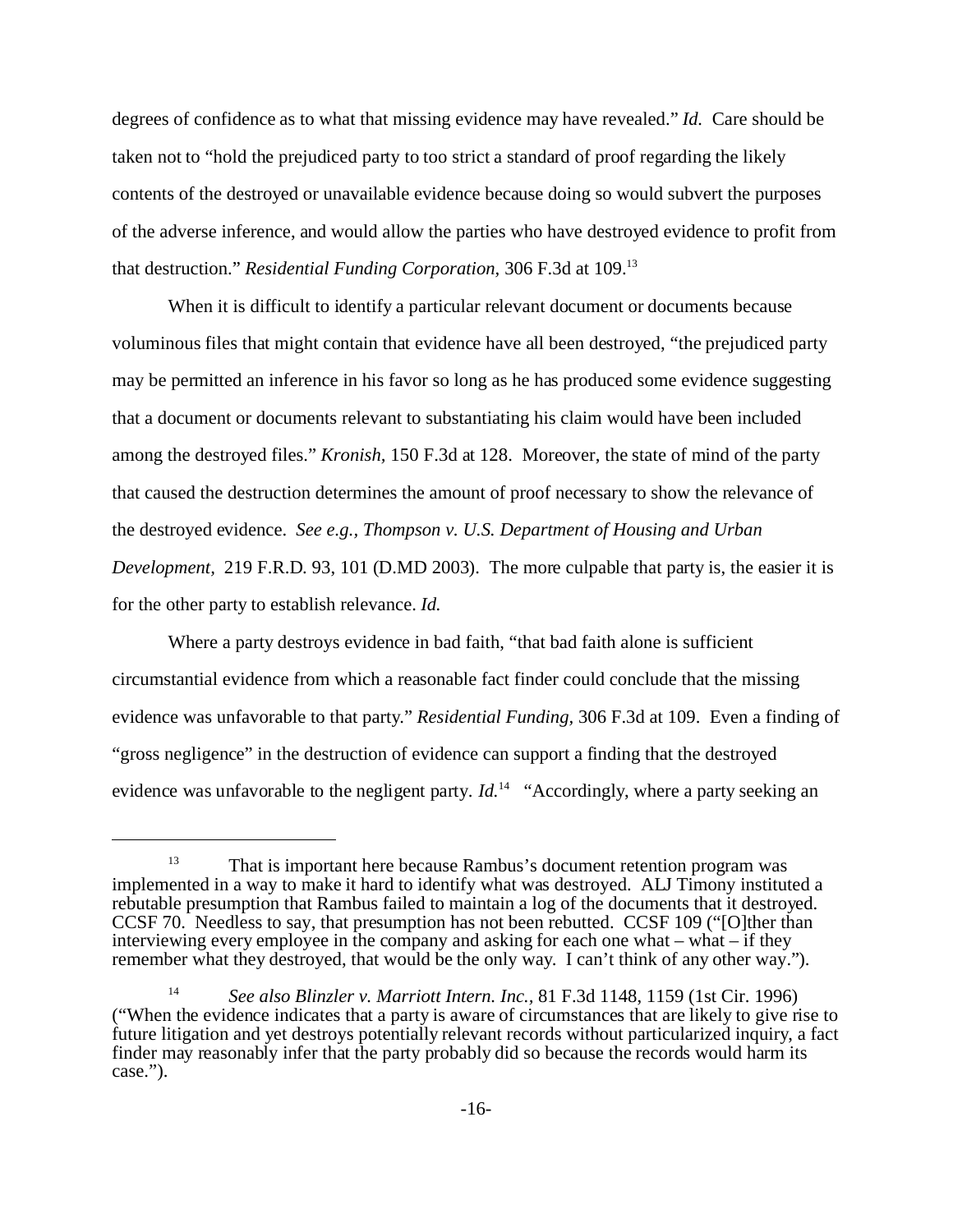adverse inference adduces evidence that its opponent destroyed potential evidence … in bad faith or through gross negligence,… that same evidence of the opponent's state of mind will frequently also be sufficient to permit a jury to conclude that the missing evidence [is relevant]." *Id.*

#### **2. The Evidence Here Shows That Relevant Documents Were Destroyed.**

In this case, Rambus destroyed its documents in bad faith. Rambus committed a wholesale destruction of both its electronic and hard copy documents. CCSF 48-64. This destruction occurred as part of Rambus's litigation plan. When Rambus's lawyers came to look for relevant documents to comply with document requests from Rambus's litigation opponents, the documents were conspicuous by their absence. CCSF 118-120. The conclusion reached by Rambus's own lawyers was that the document destruction program was responsible for the lack of documents including JEDEC-related documents. CCSF 119 ("In looking for documents that would be responsive to the Hitachi document request, there were request for some historical documents that the company simply did not have because of this document retention policy that had been adopted in '98 and which resulted in the destruction of certain documents.").

There is evidence that particular crucial Rambus executives and lawyers destroyed their documents, and that few of their documents were left when Rambus's lawyers came to look for documents to respond to Hitachi's document requests in 2000. It is also clear that relevant documents were likely among the documents that were destroyed. Finally, there is concrete evidence that specific documents are missing.

### **a. Crucial Rambus Executives and Lawyers Destroyed Documents.**

#### **i. Richard Crisp.**

Richard Crisp was Rambus's primary JEDEC representative for most of the time Rambus was at JEDEC, and also worked with outside counsel Lester Vincent to draft patent applications to cover the JEDEC standard. Prior evidence established that, in response to the 1998 Shred Day, Mr. Crisp destroyed "anything he had on paper" in his office. CCSF 114. New evidence

-17-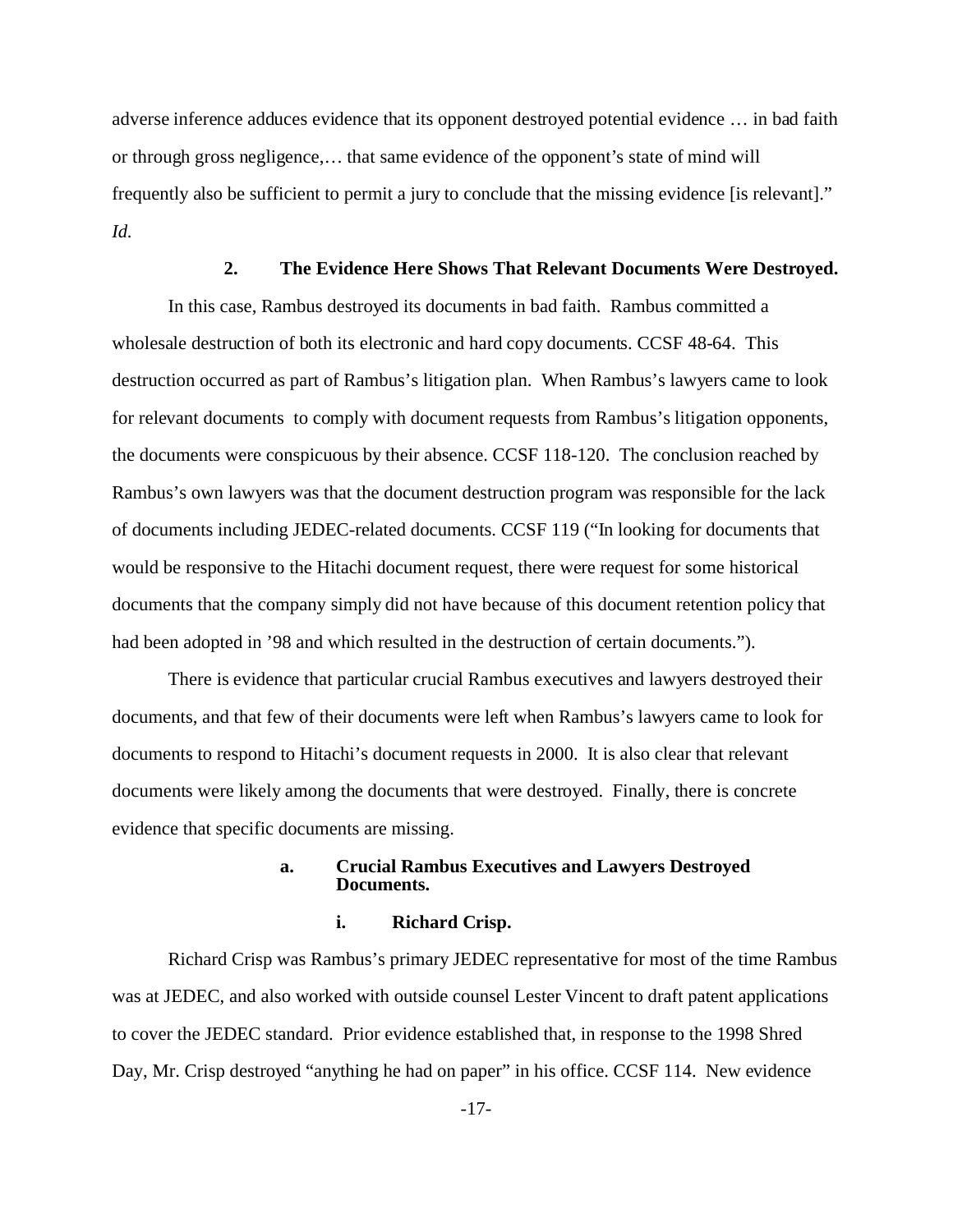confirms that, prior to Shred Day 1998, he stored large numbers of documents in his office. CCSF 123. In addition, many of his most-important JEDEC-related emails were purged from Rambus's business files. CCSF 115. The JEDEC-related emails that form the core of the case against Rambus were not found in Rambus's working files, but instead were found by Mr. Crisp himself on an unused computer hard drive in his attic at home.<sup>15</sup> CCSF 115, 122. Mr. Crisp's awareness of the effect of the document retention program on Rambus's JEDEC-related documents can be seen by his odd joke about JEDEC-related documents "fall[ing] victim to the document retention policy." CCFF 1754.

#### **ii. Billy Garrett.**

Billy Garrett was Rambus's first JEDEC representative and attended a number of JEDEC meetings for Rambus. The new evidence confirms that, as with Richard Crisp, Mr. Garrett also stored large quantities of documents in his office. CCSF 124. In Shred Day 1998, Mr. Garrett eliminated all of the JEDEC documents in his office. *Id.* ("got rid of all the stuff – document retention policy jedec stuff all went away"). Mr. Garrett found no JEDEC-related documents when Rambus attempted to respond to Hitachi's document request. *Id.*

#### **iii. Anthony Diepenbrock.**

Anthony Diepenbrock, a lawyer and an engineer, was hired in 1995 by Rambus CEO Geoff Tate to "focus [] full time" on Rambus's IP strategies, including analyzing Rambus's IP position against JEDEC-compliant DRAMs. CCFF 1056-61. Mr. Diepenbrock destroyed documents in response to the document retention policy. CCSF 116. When they interviewed him to respond to Hitachi's document requests, Rambus's lawyers found that he had no JEDECrelated documents. CCSF 126.

## **iv. Lester Vincent.**

Lester Vincent, Rambus's outside patent lawyer, filed patent applications for Rambus

Some of these emails were also found  $2\frac{1}{2}$  years later in a forgotten file in a Rambus server. CCSF 122.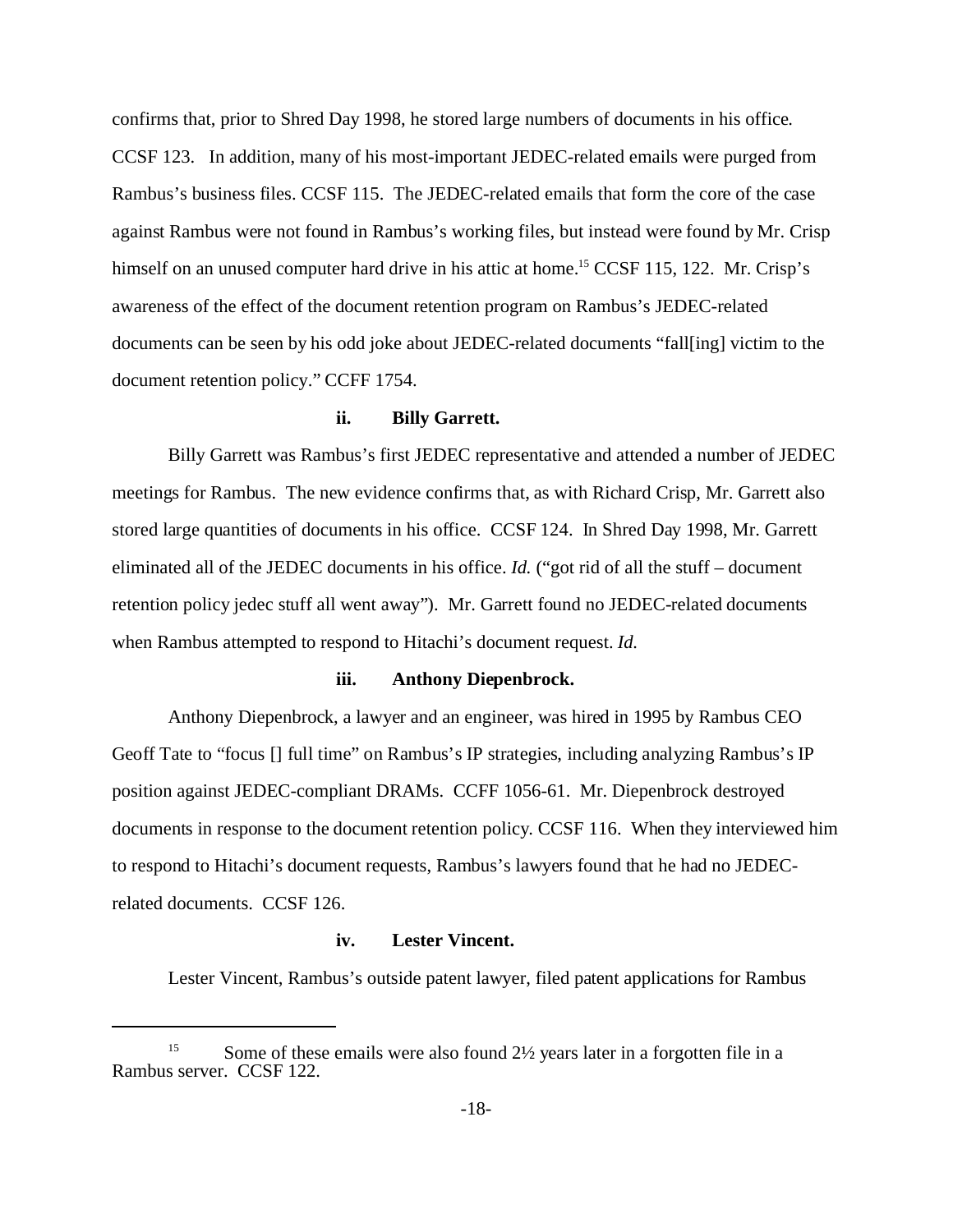relating to the JEDEC standard. Prior evidence established that, in response to a request from Rambus Vice President Joel Karp, Mr. Vincent systematically "cleaned" out his Rambus files. CCSF 56-57, 62, 117; CCFF 1744-1752. New evidence confirms that Mr. Vincent cleaned out his files relating to the '327 patent and the '651, '961,'490, '692, 'and '646 applications, all of direct relevance to this case. CCSF 127-133. He also cleaned out his email system in response to Vice President Karp's request. CCSF 128. Mr. Vincent found some handwritten notes and correspondence with Rambus that were not destroyed because the correspondence was in his chron file, which he had not searched for Rambus documents, rather than in his Rambus-specific files. CCSF 57.

#### **b. Specific Relevant Documents Were Destroyed.**

The JEDEC-related emails that Richard Crisp produced from his attic, but that were never found in Rambus's working files, demonstrate that highly relevant JEDEC related documents were swept into Rambus's 1998 document retention program. More recent evidence of some of what was destroyed comes from Rambus's recently discovered back-up tapes. *See* CCSF 134- 144; *see also Wiginton v. Ellis,* 2003 WL 22439865 at \*8 (N.D.Ill.2003) (pre-trial evaluation of back-up tapes useful to establish the relevancy of destroyed evidence). The back-up tapes apparently contain copies of hundreds , if not thousands, of documents that disappeared from Rambus's business files and computers. CCSF 134-144. None of the new documents from those back-up tapes are yet in evidence here, but Rambus's privilege log provides a snapshot of a small portion of the materials discovered on the back-up tapes. CCSF 137-144. That privilege log includes Rambus's representation that 58 documents that have never been produced to Complaint Counsel are covered by Judge Payne's March 7, 2001 crime fraud order. *Id.* 

Rambus's descriptions of the documents in its privilege log demonstrate that these and other documents purged from Rambus's business files are likely to be directly relevant to the issues in this case. CCSF 138. Relevant categories include:

a number of emails involving advice from Lester Vincent regarding JEDEC's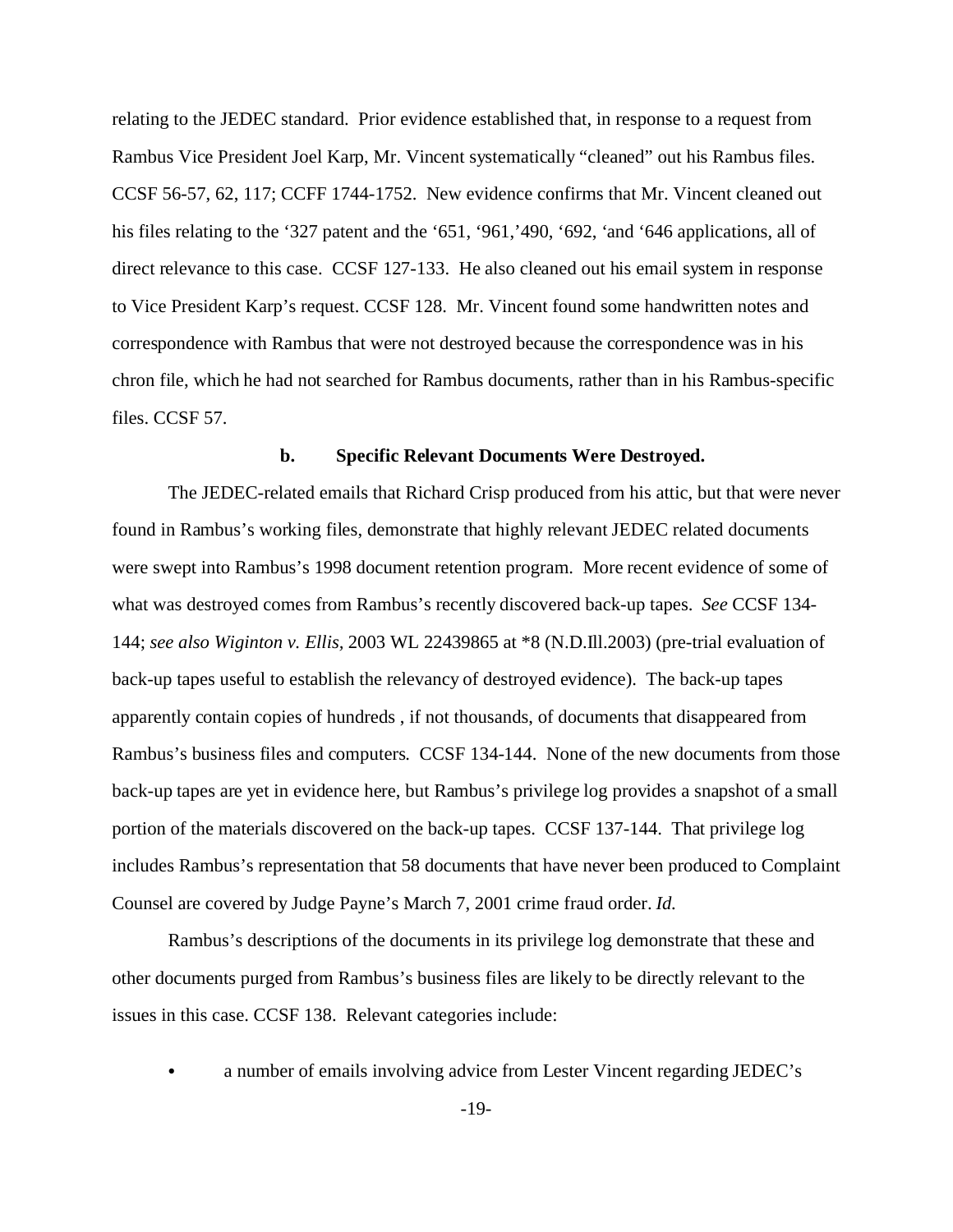disclosure policy at around the time Mr. Vincent was discussing equitable estoppel with Rambus in the early 1990s (CCSF 139);

- contemporaneous documents relating to Rambus's attempts to expand its patent coverage while it was a member of JEDEC (CCSF 140-141);
- a number of emails that appear to relate to legal advice Rambus received regarding its exit from JEDEC (CCSF 143); and
- a number of emails describing legal advice Rambus received relating to equitable estoppel, including the information that Rambus planned to provide to JEDEC relating to its intellectual property rights in 1996 (CCSF 142, 144).

Many of the documents listed on the privilege log went to multiple recipients but apparently were never found by Rambus in any of its business files or active computer files.

In short, there can be no doubt that Rambus destroyed documents between 1998 and 2000 that were relevant to core issues in this case. The destroyed documents apparently include, but are not limited to, documents relating to Rambus's understanding of its disclosure obligation at JEDEC, the relationship between its patent applications and ongoing JEDEC work, the equitable estoppel implications of its failure to disclose at JEDEC, and the implications of the Commission's *Dell* consent for its subsequent conduct.

## **C. The Commission Should Impose Sanctions for the Rambus Document Destruction.**

Rambus's deliberate conduct subverted the most fundamental procedures necessary for the Commission, and the federal courts, to have access to relevant evidence and render informed, accurate and fair judgments. In light of such misconduct, imposition of sanctions is supported by both evidentiary and punitive rationales. *See, e.g., Kronish,* 150 F.3d at 126. The evidentiary rationale "derives from the commonsense notion that a party's destruction of evidence which it has reason to believe may be used against it in litigation suggests that the evidence was harmful to the party responsible for its destruction." *Id.* The punitive rationale protects the integrity of the administrative and judicial process, by imposing sanctions to deter spoliation of evidence in future cases by placing the risk of an erroneous judgment on the party that created the risk. *Id.*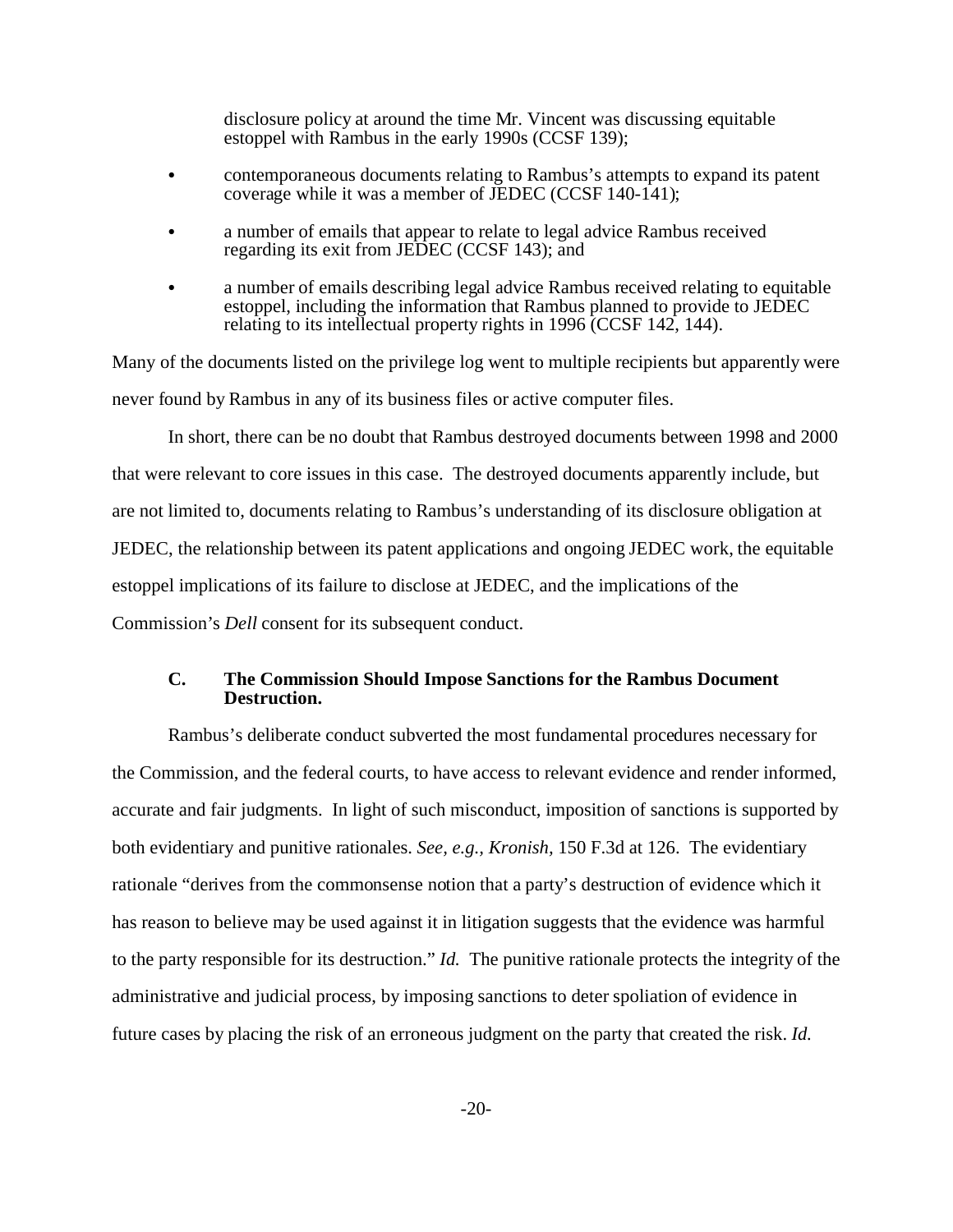#### **1. A Default Judgment Is Justified Here.**

A default judgment is justified either in circumstances of bad faith or when there is extraordinary prejudice to the opposing litigant. *Silvestri,* 271 F.3d at 593. In *Silvestri*, the Fourth Circuit affirmed dismissal of a product liability suit against a car manufacturer arising out of an auto accident, based on the conduct of the plaintiff's attorney and experts, who were in a position to prevent the elimination of crucial evidence in the case but failed to do so. The court found that the level of culpability of the plaintiff for the destruction of the evidence was "at least negligent and may have been deliberate." *Id.* at 594. The court found that the missing evidence was highly prejudicial to the defendant's case, based largely on the testimony of the defendant's expert (*id.* at 594-5), even though the dissenting judge believed the defendant did not need the information it would have gotten from inspecting the car "in order to support its position," and the defendant's expert had "sufficient information in order to form the opinions that he had expressed." *Id.* 

The *Silvestri* case demonstrates that a default judgment is appropriate when justified by a combination of two factors – the nature of the spoliator's conduct and the prejudicial effect of the spoliation – even if the victim of the spoliation is still able to support its case. In this case, Rambus destroyed its documents in bad faith – the destruction was undertaken solely because of anticipated litigation, it was part and parcel of Rambus's offensive litigation strategy, and it served to prevent litigation opponents from obtaining potentially unfavorable evidence. And although Complaint Counsel have ample evidence in the record to establish Rambus's liability, that destruction was prejudicial to Complaint Counsels' case.

As described above, the evidence destroyed relates to every major contested issue in this case. The absence of that evidence during discovery impeded Complaint Counsel's ability to develop further evidence and prevented Complaint Counsel from evaluating the testimony of Rambus witnesses against contemporaneous documents. Rambus's JEDEC representative Richard Crisp, outside patent counsel Lester Vincent, and founders Mark Horowitz and Mike

-21-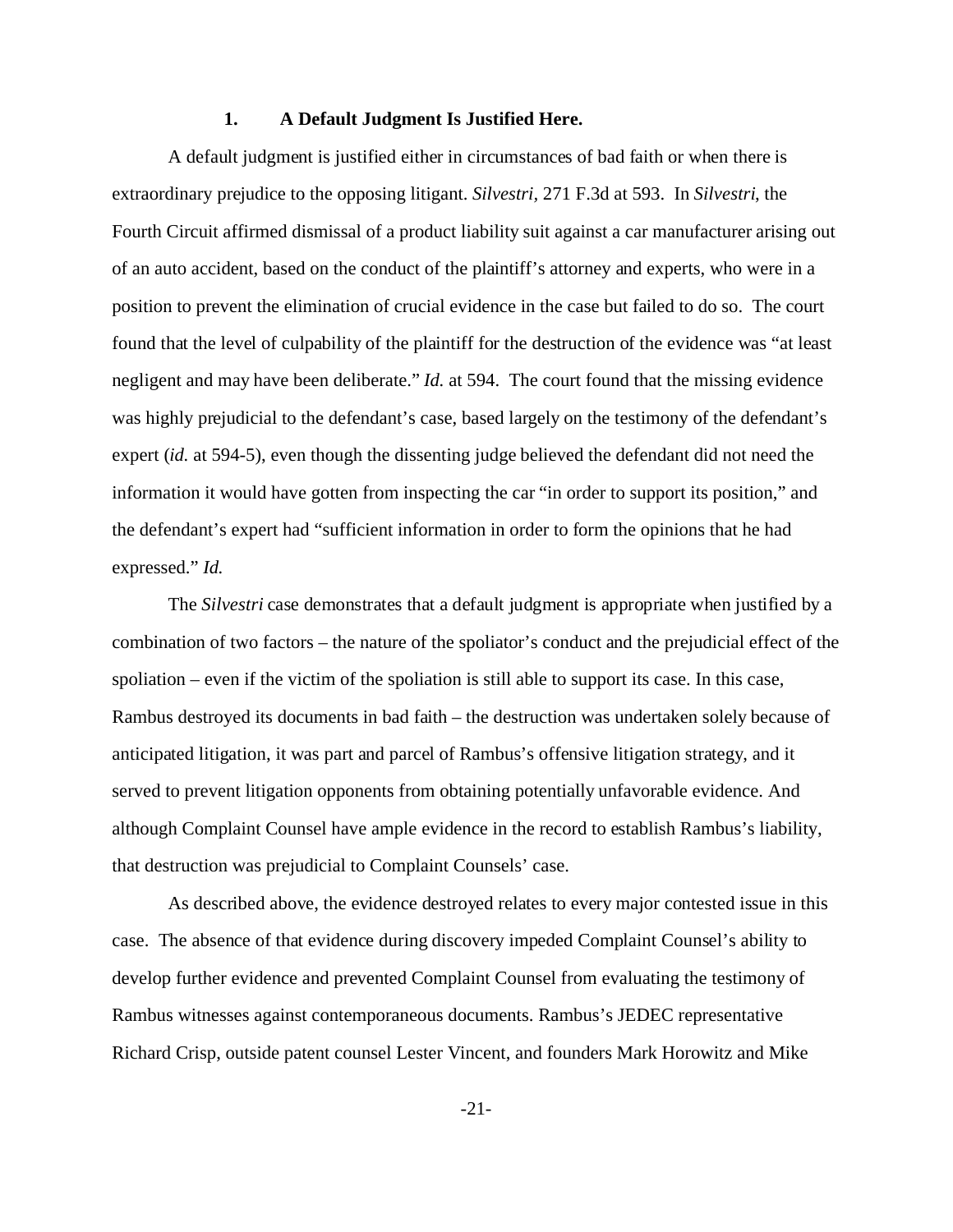Farmwald testified at trial, but Complaint Counsel lacked many of their documents. Complaint Counsel's decisions regarding whether to call other Rambus executives, such as CEO Geoff Tate, Vice President Allen Roberts, Vice President Dave Mooring, or JEDEC representative Billy Garrett could have been changed by either the content of documents that were never produced or by their testimony at deposition in light of those documents.

Judge Payne saw Rambus's conduct as a threat to the integrity of the judicial process:

Simply put, destruction of documents of evidentiary value under those circumstances is wrongful and is fundamentally at odds with the administration of justice. Such activities are not worthy of protection by privileges that are designed to advance the interests of justice because those activities run contrary to the interest of justice and, in fact, they frustrate the fair adjudication of controversies by depriving the finder of fact of evidence from which the truth may be discerned. Courts simply cannot sanction the destruction of relevant evidence when litigation reasonably is, or should be, anticipated. Nor can courts allow cherished and important privileges to be diminished by permitting their use to conceal document destruction as practiced by Rambus.<sup>16</sup>

The same considerations articulated by Judge Payne warrant the same conclusion by the Commission. The Commission has an identical interest in protecting the integrity of its administrative litigation process, and the Commission should enter a default judgment against Rambus, as Judge Payne did, as the appropriate sanction for its spoliation of evidence, to ensure that future FTC litigants do not think that they, too, can benefit from such tactics.

# **2. Alternatively, an Adverse Inference Is Justified That Rambus's Misconduct at JEDEC Led to its Market Power.**

When, as here, documents are destroyed by a party with notice of the relevance of the documents to anticipated litigation, the other party is entitled to the inference that the documents were destroyed because their contents were unfavorable. *See, e.g., Blinzler v. Marriott Intl. Inc.,* 81 F.3d 1148, 1158-59 (1st Cir. 1996). This inference is made stronger when it is shown that the

<sup>16</sup> *Rambus, Inc. v. Infineon Tech. AG,* 222 F.R.D. at 298.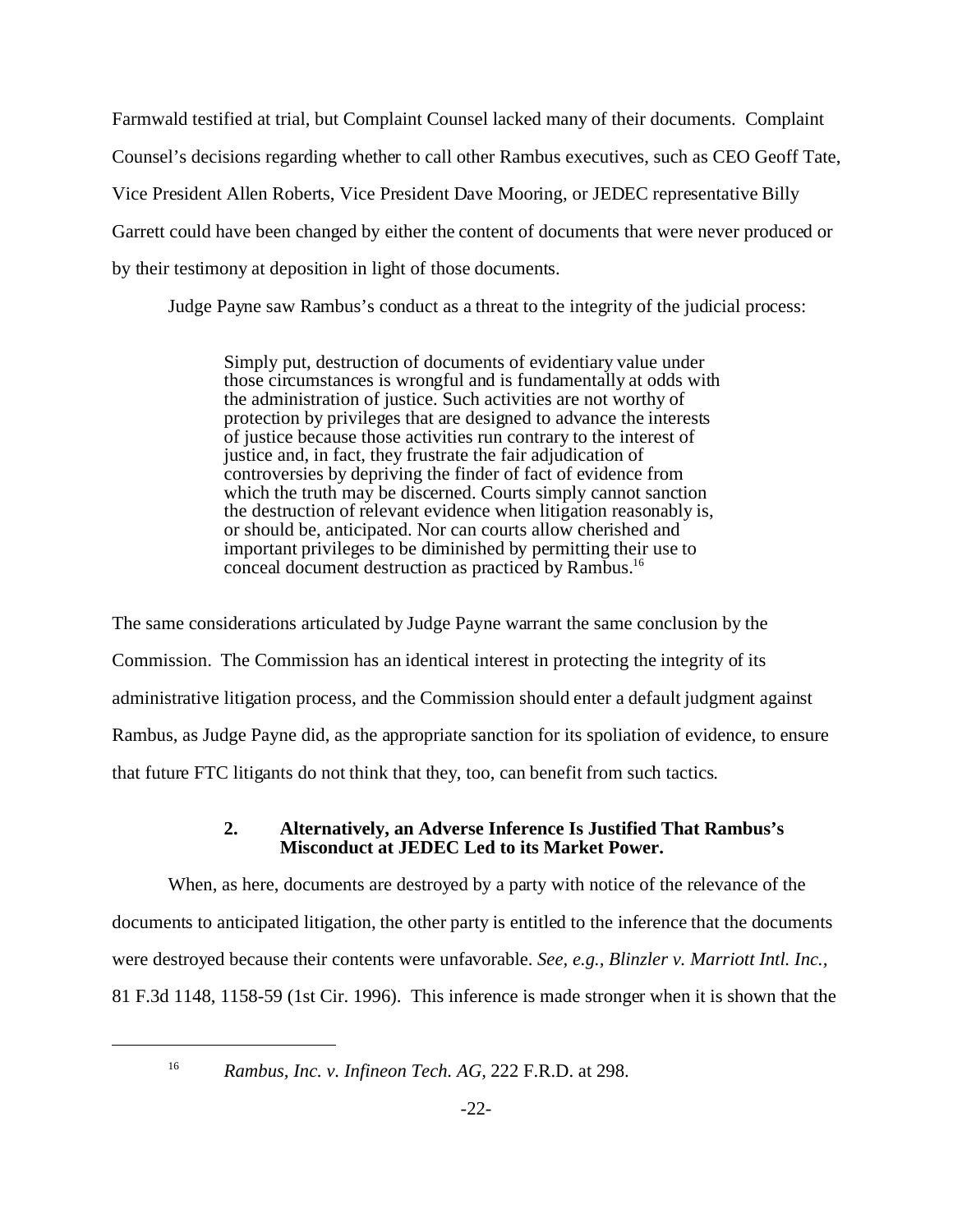documents were destroyed in bad faith. *Id.* This inference applies even if the documents were destroyed pursuant to a regular document retention program prior to the onset of litigation. *Id.* ("When the evidence indicates that a party is aware of circumstances that are likely to give rise to future litigation and yet destroys potentially relevant records without particularized inquiry, a fact finder may reasonably infer that the party probably did so because the records would harm its case"). A party seeking an adverse inference may rely on circumstantial evidence to presumptively establish the contents of the destroyed evidence. *Byrnie,* 243 F.3d at 110.

Here Rambus destroyed documents as part and parcel of their planning for the litigation in which the documents were relevant. They did so in bad faith, denying litigation opponents the use of those documents. The Commission is entitled to infer that the destroyed documents would have shown that Rambus acted anticompetitively at JEDEC, and that Rambus's misconduct is the cause of its current market power.

#### **CONCLUSION**

Rambus's spoliation of evidence was part and parcel of its patent litigation efforts directed against firms practicing the JEDEC standards, was done in bad faith in anticipation of litigation for the purpose of destroying relevant evidence, and was carried out with the effect of destroying documents relevant not only to Rambus's patent enforcement efforts, but to the present case before the Commission. For all the reasons set forth above, Complaint Counsel request that the Commission enter such relief as it deems appropriate, including entry of default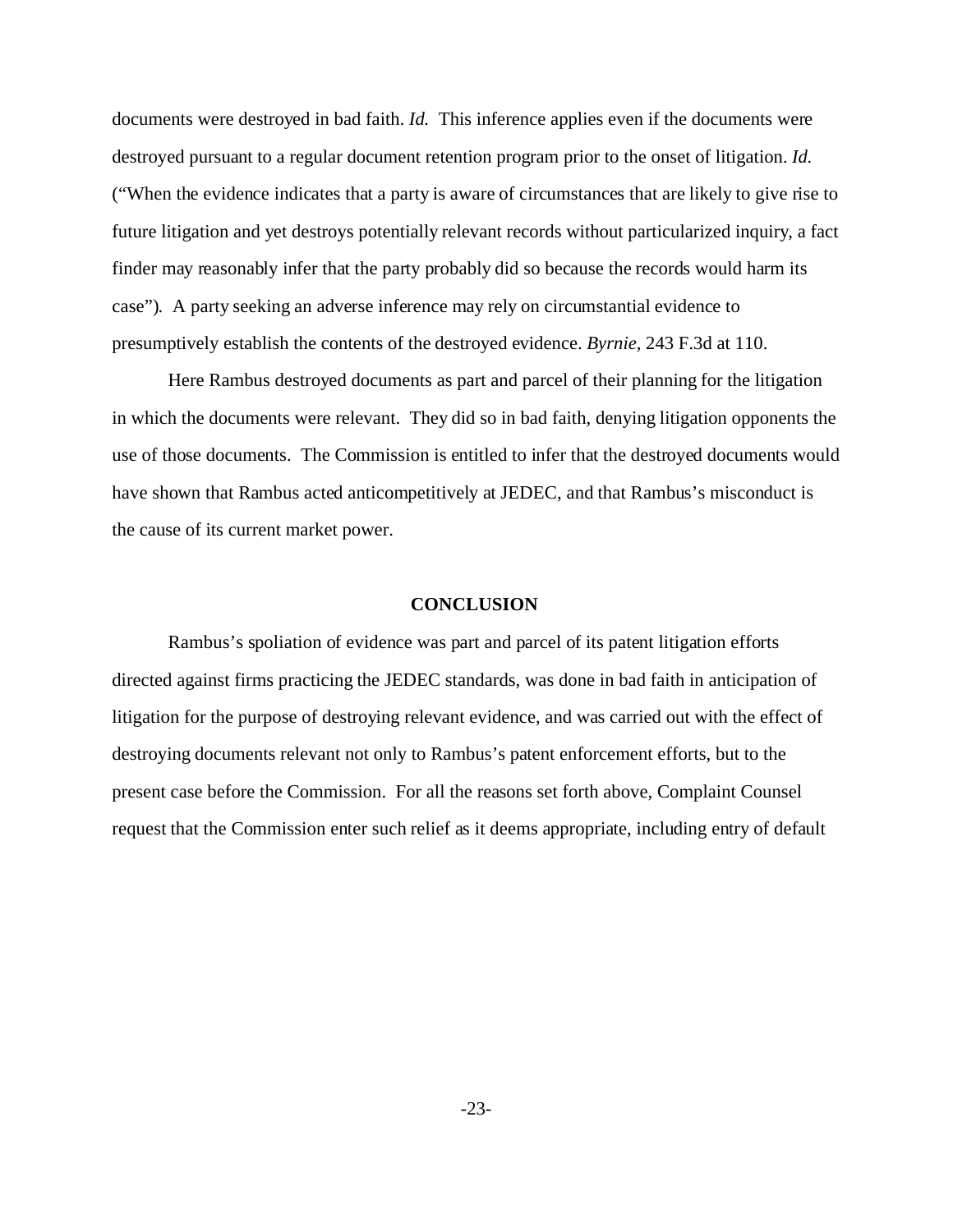judgment against Rambus, for the spoliation of evidence that Rambus engaged in over many

years. Granting such relief will protect the integrity of the Commission's administrative process.

Respectfully submitted,

**\_\_\_\_\_\_\_\_\_\_\_\_\_\_\_\_\_\_\_\_\_\_\_**  Geoffrey D. Oliver Patrick J. Roach Robert P. Davis

Bureau of Competition FEDERAL TRADE COMMISSION Washington, D.C. 20001 (202) 326-2275

Counsel for the Complaint

August 10, 2005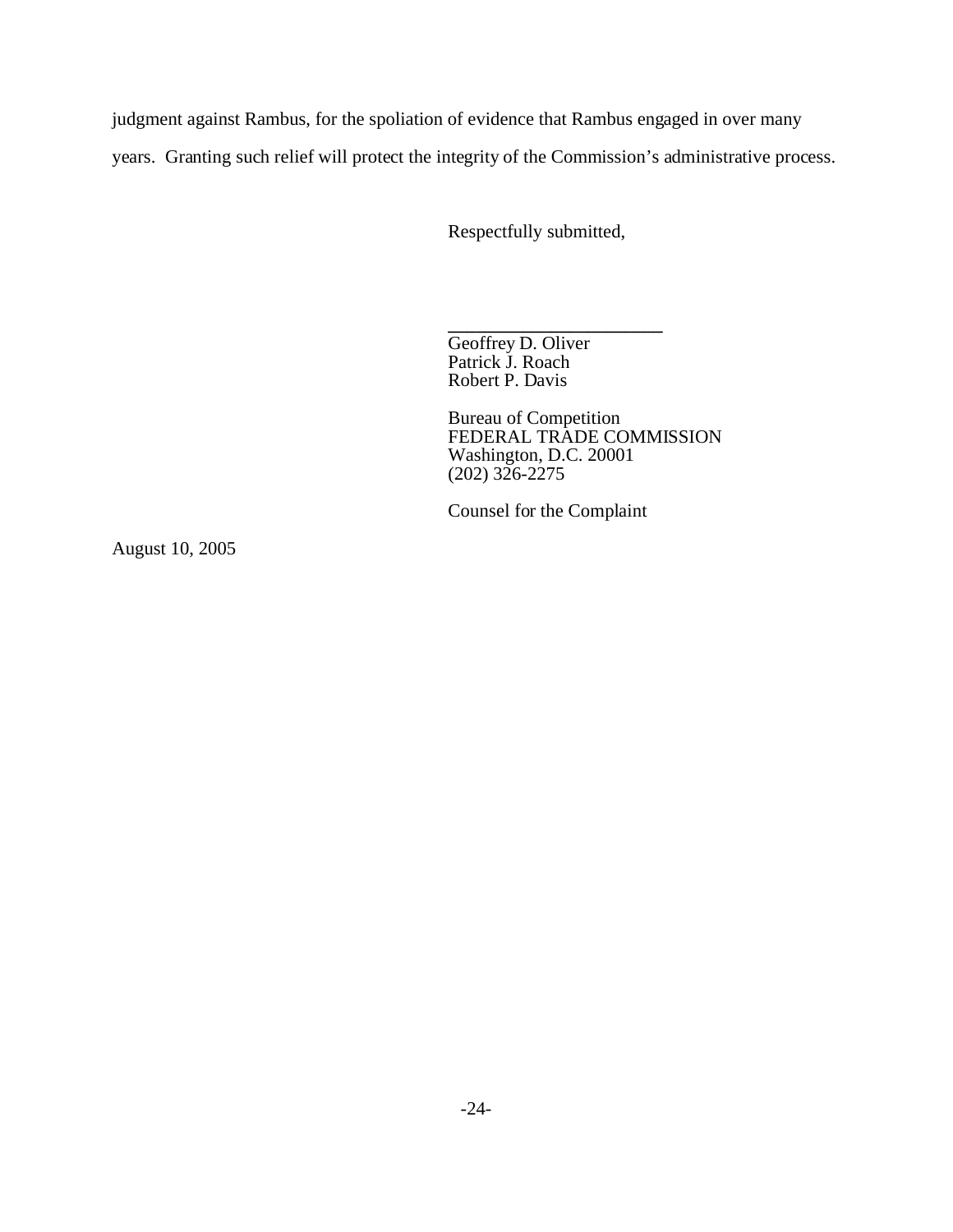## **UNITED STATES OF AMERICA BEFORE FEDERAL TRADE COMMISSION**

COMMISSIONERS: Deborah Platt Majoras, Chairman Thomas B. Leary Pamela Jones Harbour Jon Leibowitz

In the Matter of

Docket No. 9302

RAMBUS INCORPORATED,

 **PUBLIC**

a corporation.

# **PROPOSED ORDER**

**IT IS ORDERED THAT**, Complaint Counsel's Motion for Sanctions Due to Rambus's Spoliation of Documents is hereby **GRANTED**; and

# **IT IS FURTHER ORDERED THAT**:

Because of the extensive conduct of the respondent Rambus, Inc., in engaging in spoliation of evidence over many years, which the Commission finds was done in anticipation of litigation and for purposes of destroying evidence that was relevant to litigation that Rambus itself planned to initiate, and which resulted in the destruction of evidence relevant not only to Rambus's planned litigation but also to the current matter pending before the Commission, now therefore

Judgement by default shall be entered herein against the Respondent as to each of the allegations set forth in the Complaint herein, and relief hereby is granted as set forth in the Proposed Order submitted by Complaint Counsel to the Administrative Law Judge below, dated September 5, 2003.

By the Commission.

Donald S. Clark

Secretary

ISSUED: **\_\_\_\_\_\_\_\_\_\_\_\_\_ \_\_**, 2005